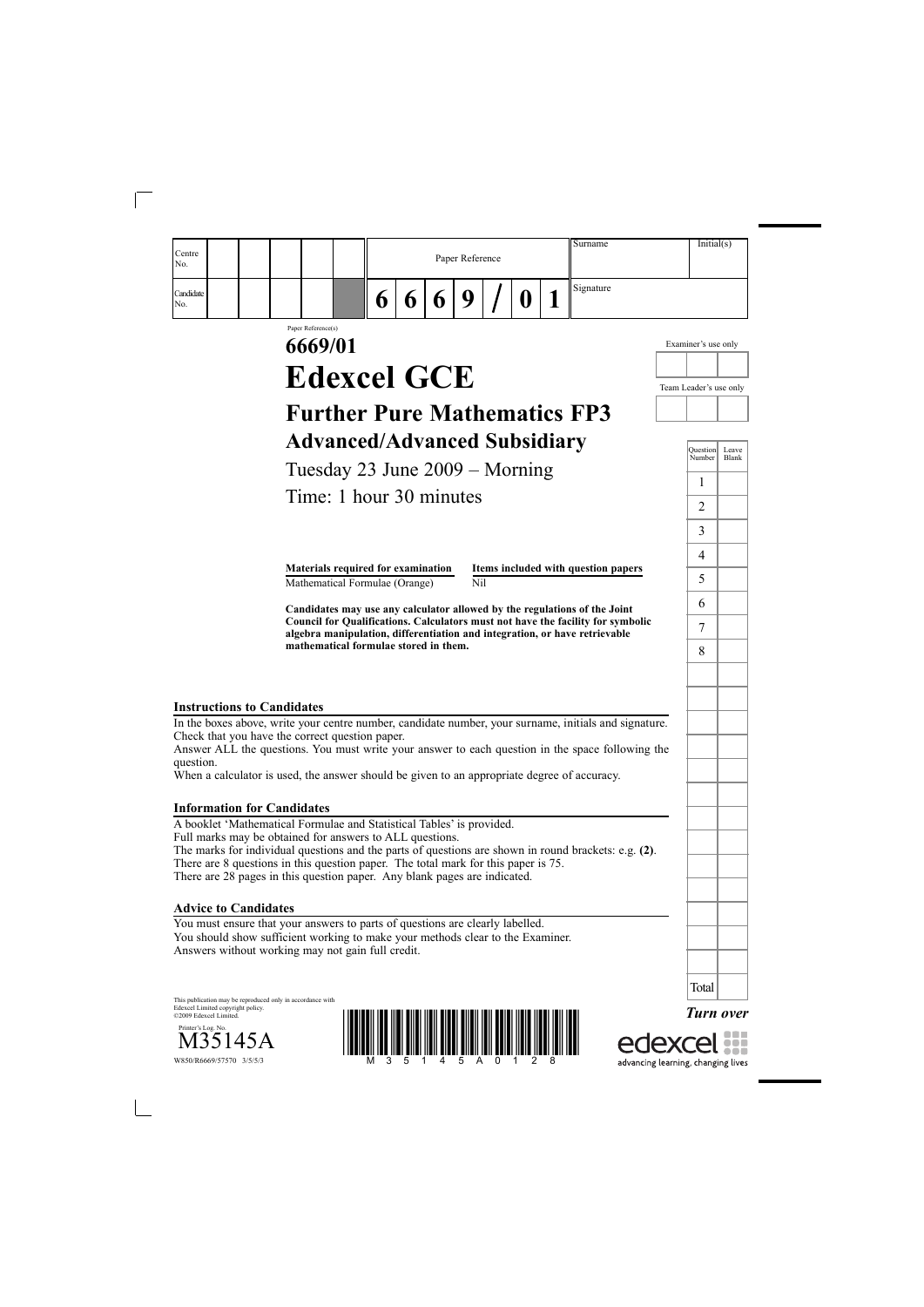|                                                                       |     | Leave<br>blank |
|-----------------------------------------------------------------------|-----|----------------|
| Solve the equation<br>1.                                              |     |                |
| $7$ sech $x$ – tanh $x = 5$                                           |     |                |
| Give your answers in the form $\ln a$ where $a$ is a rational number. |     |                |
|                                                                       | (5) |                |
|                                                                       |     |                |
|                                                                       |     |                |
|                                                                       |     |                |
|                                                                       |     |                |
|                                                                       |     |                |
|                                                                       |     |                |
|                                                                       |     |                |
|                                                                       |     |                |
|                                                                       |     |                |
|                                                                       |     |                |
|                                                                       |     |                |
|                                                                       |     |                |
|                                                                       |     |                |
|                                                                       |     |                |
|                                                                       |     |                |
|                                                                       |     |                |
|                                                                       |     |                |
|                                                                       |     |                |
|                                                                       |     |                |
|                                                                       |     |                |
|                                                                       |     |                |
|                                                                       |     |                |
|                                                                       |     |                |
|                                                                       |     |                |
|                                                                       |     |                |
|                                                                       |     |                |
|                                                                       |     |                |
|                                                                       |     |                |
|                                                                       |     |                |

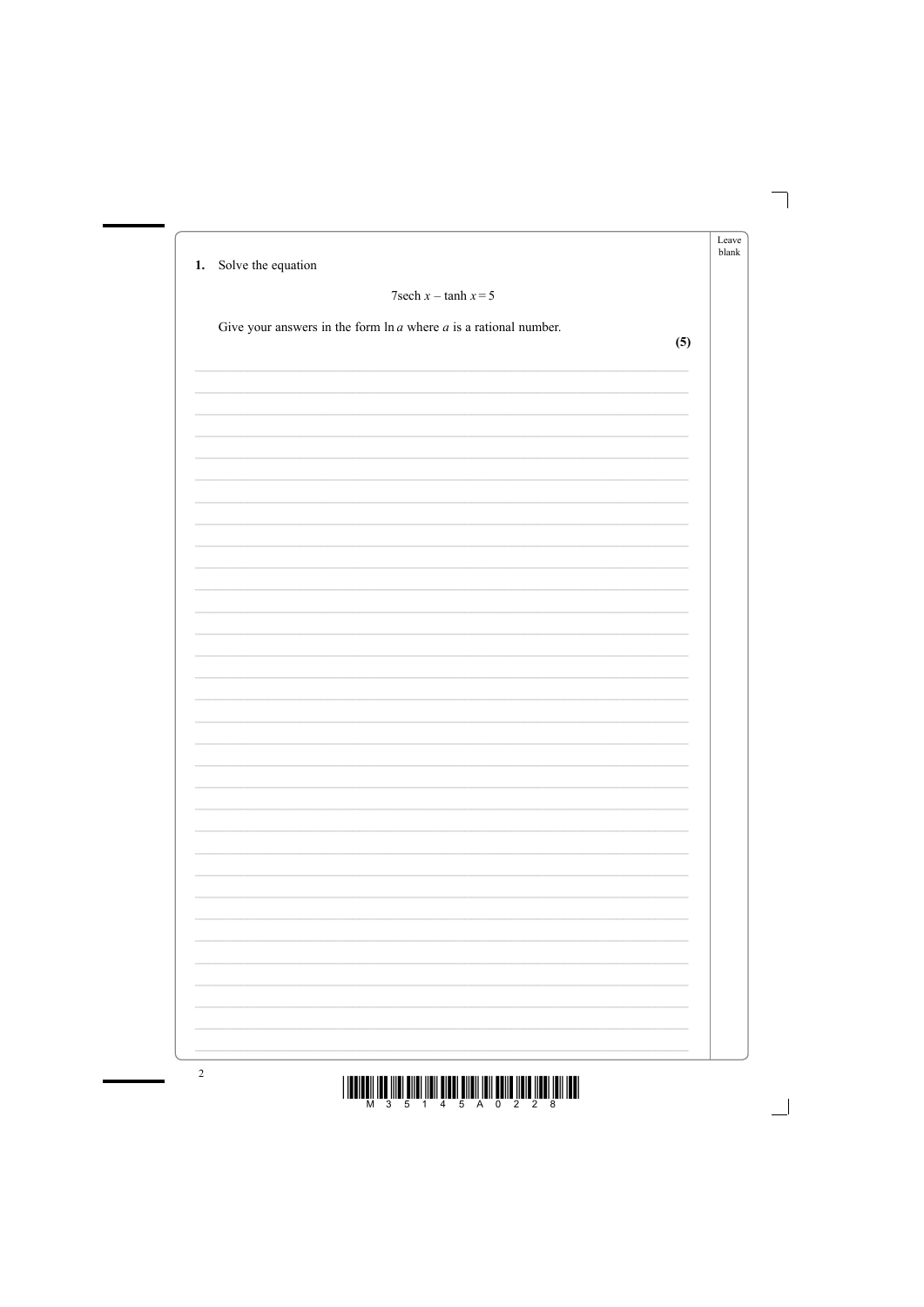| <b>Question 1 continued</b> |                 | Leave<br>blank |
|-----------------------------|-----------------|----------------|
|                             |                 |                |
|                             |                 |                |
|                             |                 |                |
|                             |                 |                |
|                             |                 |                |
|                             |                 |                |
|                             |                 |                |
|                             |                 |                |
|                             |                 |                |
|                             |                 |                |
|                             |                 |                |
|                             |                 |                |
|                             |                 |                |
|                             |                 |                |
|                             |                 |                |
|                             |                 |                |
|                             |                 |                |
|                             |                 |                |
|                             |                 |                |
|                             |                 |                |
|                             |                 |                |
|                             |                 |                |
|                             |                 |                |
|                             |                 |                |
|                             |                 |                |
|                             |                 |                |
|                             |                 | Q1             |
|                             |                 |                |
|                             | (Total 5 marks) |                |

 $\begin{array}{c} \textbf{1} & \textbf{1} & \textbf{1} & \textbf{1} & \textbf{1} & \textbf{1} & \textbf{1} & \textbf{1} & \textbf{1} & \textbf{1} & \textbf{1} & \textbf{1} & \textbf{1} & \textbf{1} & \textbf{1} & \textbf{1} & \textbf{1} & \textbf{1} & \textbf{1} & \textbf{1} & \textbf{1} & \textbf{1} & \textbf{1} & \textbf{1} & \textbf{1} & \textbf{1} & \textbf{1} & \textbf{1} & \textbf{1} & \textbf{1} & \textbf$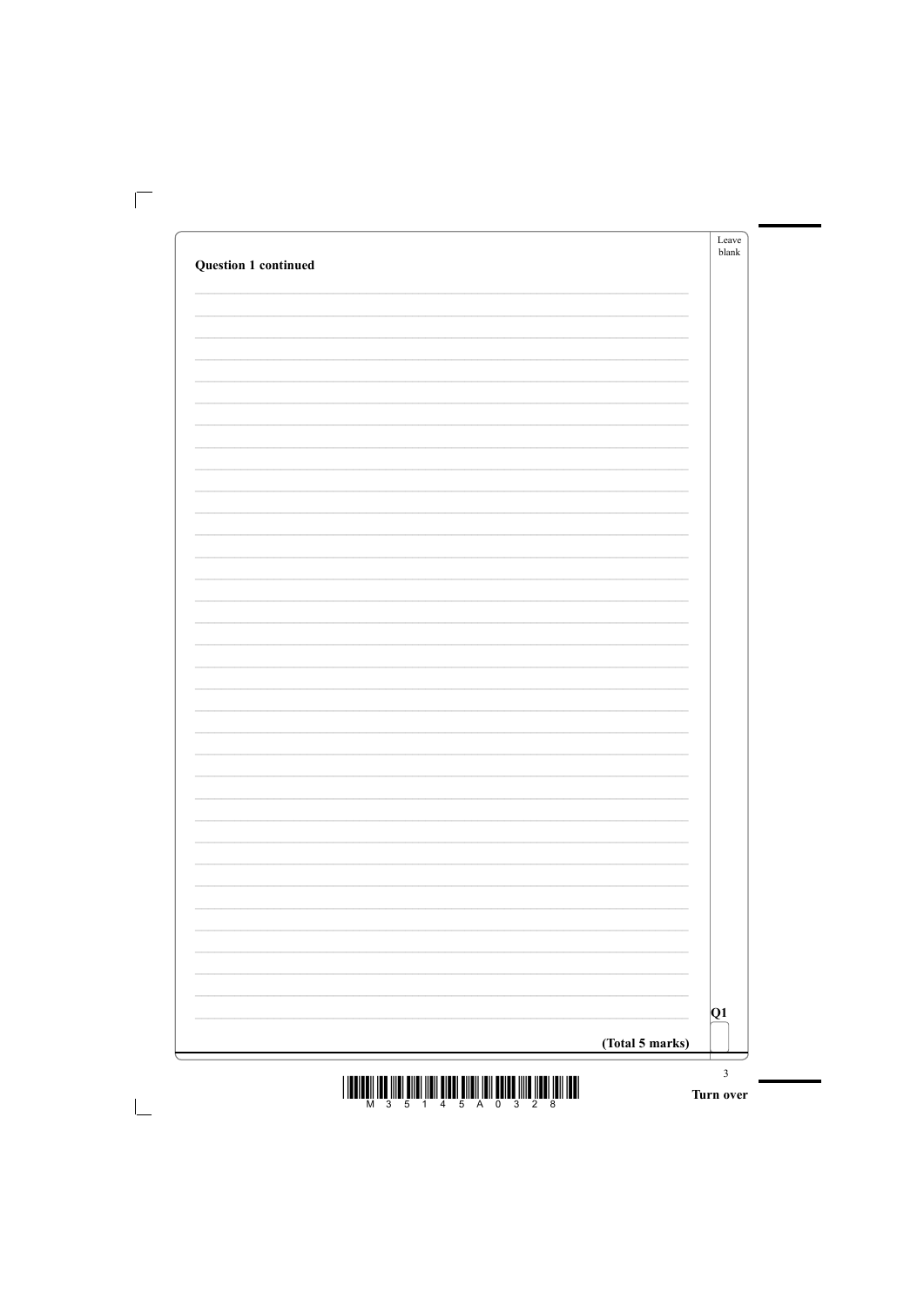$2.$ 

Leave blank



## Figure 1

The points  $A$ ,  $B$  and  $C$  have position vectors  $\bf{a}$ ,  $\bf{b}$  and  $\bf{c}$  respectively, relative to a fixed origin  $O$ , as shown in Figure 1.

It is given that

 $\mathbf{a} = \mathbf{i} + \mathbf{j}$ ,  $\mathbf{b} = 3\mathbf{i} - \mathbf{j} + \mathbf{k}$  and  $\mathbf{c} = 2\mathbf{i} + \mathbf{j} - \mathbf{k}$ .

Calculate

(a)  $\mathbf{b} \times \mathbf{c}$ ,

(b)  $\mathbf{a} \cdot (\mathbf{b} \times \mathbf{c})$ ,

(c) the area of triangle  $OBC$ ,

(d) the volume of the tetrahedron  $OABC$ .

 $(1)$ 

 $(3)$ 

 $(2)$ 

 $(2)$ 

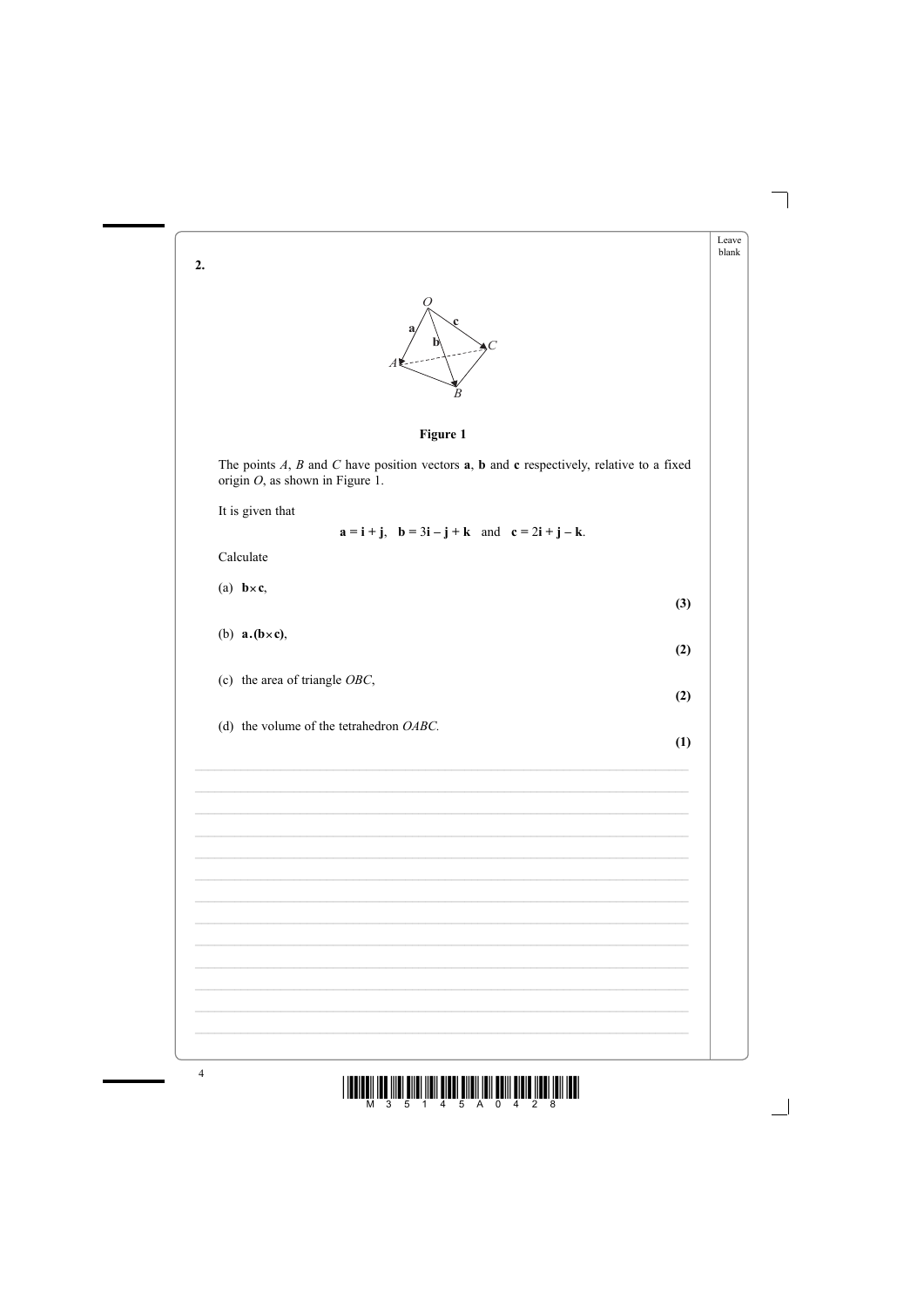| <b>Question 2 continued</b> |                 | Leave<br>blank |
|-----------------------------|-----------------|----------------|
|                             |                 |                |
|                             |                 |                |
|                             |                 |                |
|                             |                 |                |
|                             |                 |                |
|                             |                 |                |
|                             |                 |                |
|                             |                 |                |
|                             |                 |                |
|                             |                 |                |
|                             |                 |                |
|                             |                 |                |
|                             |                 |                |
|                             |                 |                |
|                             |                 |                |
|                             |                 |                |
|                             |                 |                |
|                             |                 |                |
|                             |                 |                |
|                             |                 |                |
|                             |                 |                |
|                             |                 |                |
|                             |                 |                |
|                             |                 |                |
|                             |                 |                |
|                             |                 | Q2             |
|                             | (Total 8 marks) |                |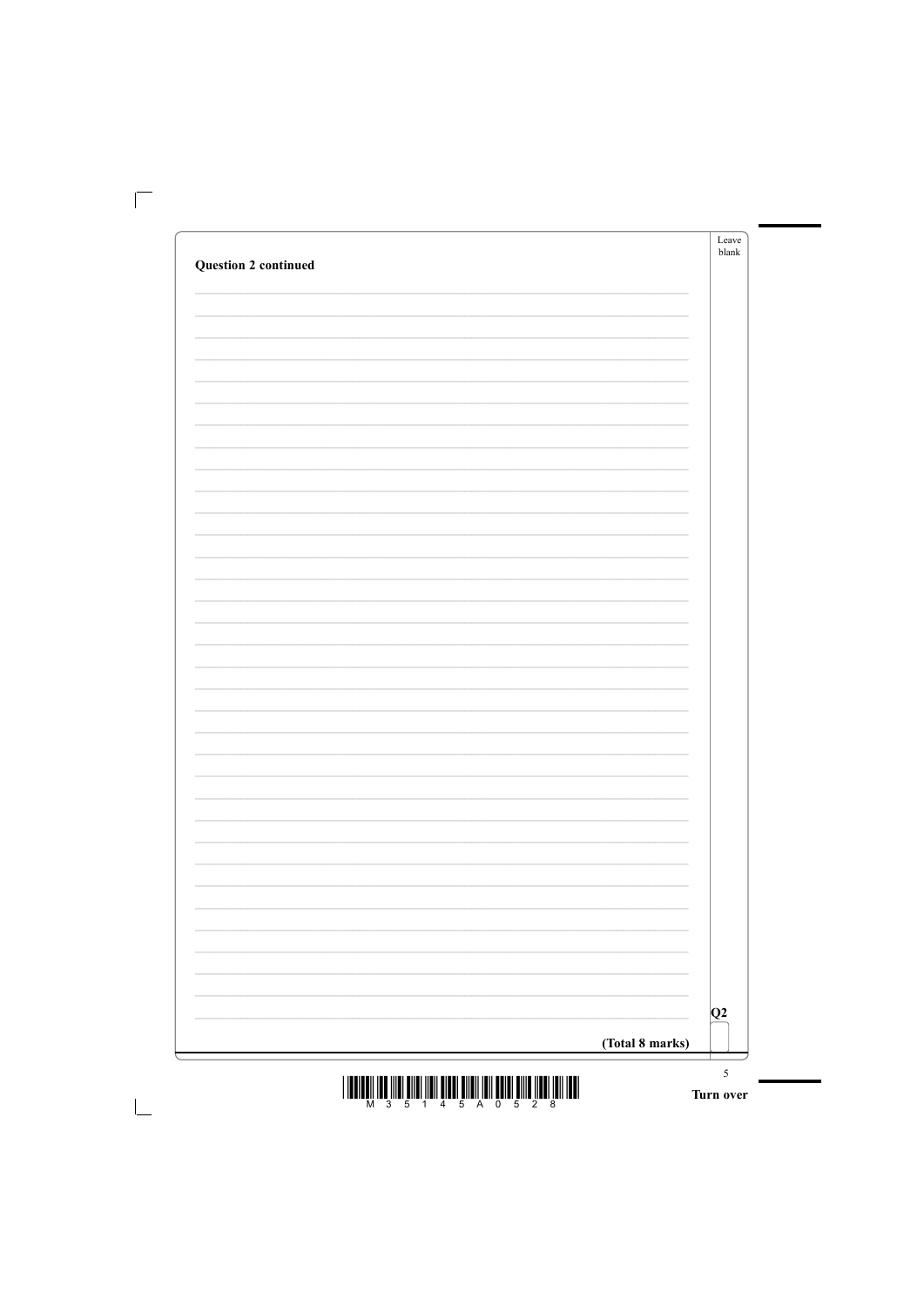| 3. | $\mathbf{M} = \begin{pmatrix} 6 & 1 & -1 \\ 0 & 7 & 0 \\ 3 & -1 & 2 \end{pmatrix}$               | blank |
|----|--------------------------------------------------------------------------------------------------|-------|
|    | (a) Show that $7$ is an eigenvalue of the matrix $M$ and find the other two eigenvalues<br>of M. |       |
|    | (5)                                                                                              |       |
|    | (b) Find an eigenvector corresponding to the eigenvalue 7.<br>(4)                                |       |
|    |                                                                                                  |       |
|    |                                                                                                  |       |
|    |                                                                                                  |       |
|    |                                                                                                  |       |
|    |                                                                                                  |       |
|    |                                                                                                  |       |
|    |                                                                                                  |       |
|    |                                                                                                  |       |
|    |                                                                                                  |       |
|    |                                                                                                  |       |
|    |                                                                                                  |       |
|    |                                                                                                  |       |
|    |                                                                                                  |       |
|    |                                                                                                  |       |
|    |                                                                                                  |       |
|    |                                                                                                  |       |
|    |                                                                                                  |       |
|    |                                                                                                  |       |
|    |                                                                                                  |       |
|    |                                                                                                  |       |

Leave

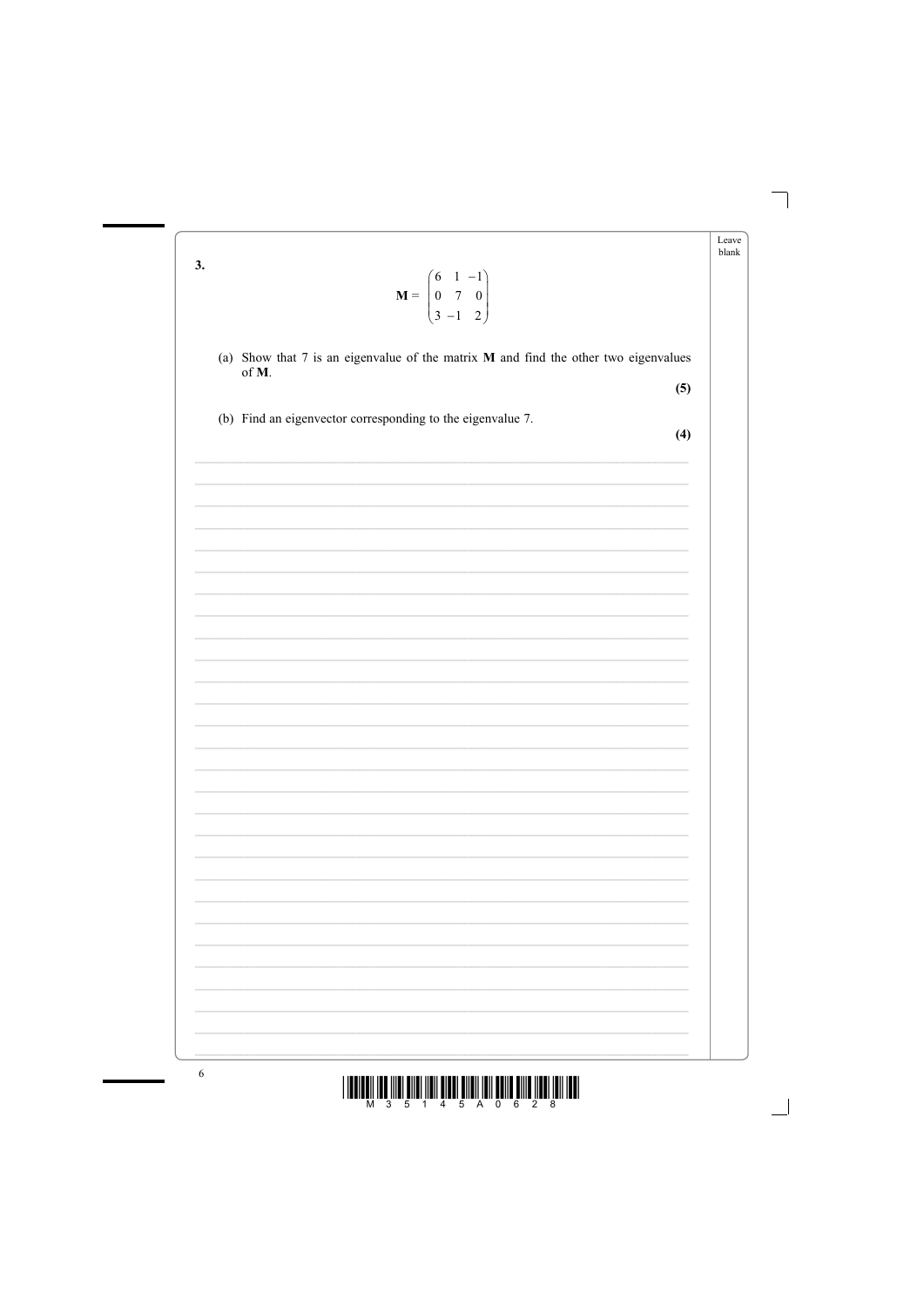|                                                                                                                                                                                                                                                                                                                                                                       | ${\it Leave}$<br>$b$ lank |
|-----------------------------------------------------------------------------------------------------------------------------------------------------------------------------------------------------------------------------------------------------------------------------------------------------------------------------------------------------------------------|---------------------------|
| <b>Question 3 continued</b>                                                                                                                                                                                                                                                                                                                                           |                           |
|                                                                                                                                                                                                                                                                                                                                                                       |                           |
|                                                                                                                                                                                                                                                                                                                                                                       |                           |
|                                                                                                                                                                                                                                                                                                                                                                       |                           |
|                                                                                                                                                                                                                                                                                                                                                                       |                           |
|                                                                                                                                                                                                                                                                                                                                                                       |                           |
|                                                                                                                                                                                                                                                                                                                                                                       |                           |
|                                                                                                                                                                                                                                                                                                                                                                       |                           |
|                                                                                                                                                                                                                                                                                                                                                                       |                           |
|                                                                                                                                                                                                                                                                                                                                                                       |                           |
|                                                                                                                                                                                                                                                                                                                                                                       |                           |
|                                                                                                                                                                                                                                                                                                                                                                       |                           |
|                                                                                                                                                                                                                                                                                                                                                                       |                           |
|                                                                                                                                                                                                                                                                                                                                                                       |                           |
|                                                                                                                                                                                                                                                                                                                                                                       |                           |
|                                                                                                                                                                                                                                                                                                                                                                       |                           |
|                                                                                                                                                                                                                                                                                                                                                                       |                           |
|                                                                                                                                                                                                                                                                                                                                                                       |                           |
|                                                                                                                                                                                                                                                                                                                                                                       |                           |
|                                                                                                                                                                                                                                                                                                                                                                       |                           |
|                                                                                                                                                                                                                                                                                                                                                                       |                           |
|                                                                                                                                                                                                                                                                                                                                                                       |                           |
|                                                                                                                                                                                                                                                                                                                                                                       |                           |
|                                                                                                                                                                                                                                                                                                                                                                       |                           |
|                                                                                                                                                                                                                                                                                                                                                                       |                           |
|                                                                                                                                                                                                                                                                                                                                                                       |                           |
|                                                                                                                                                                                                                                                                                                                                                                       |                           |
|                                                                                                                                                                                                                                                                                                                                                                       |                           |
|                                                                                                                                                                                                                                                                                                                                                                       |                           |
|                                                                                                                                                                                                                                                                                                                                                                       |                           |
|                                                                                                                                                                                                                                                                                                                                                                       |                           |
|                                                                                                                                                                                                                                                                                                                                                                       | $\sqrt{ }$                |
| $\textstyle \frac{1}{2} \left\  \left[ \prod_{i=1}^m \prod_{j=1}^m \prod_{j=1}^m \prod_{j=1}^m \prod_{j=1}^m \prod_{j=1}^m \prod_{j=1}^m \prod_{j=1}^m \prod_{j=1}^m \prod_{j=1}^m \prod_{j=1}^m \prod_{j=1}^m \prod_{j=1}^m \prod_{j=1}^m \prod_{j=1}^m \prod_{j=1}^m \prod_{j=1}^m \prod_{j=1}^m \prod_{j=1}^m \prod_{j=1}^m \prod_{j=1}^m \prod_{j=1}^m \prod_{j=$ | Turn over                 |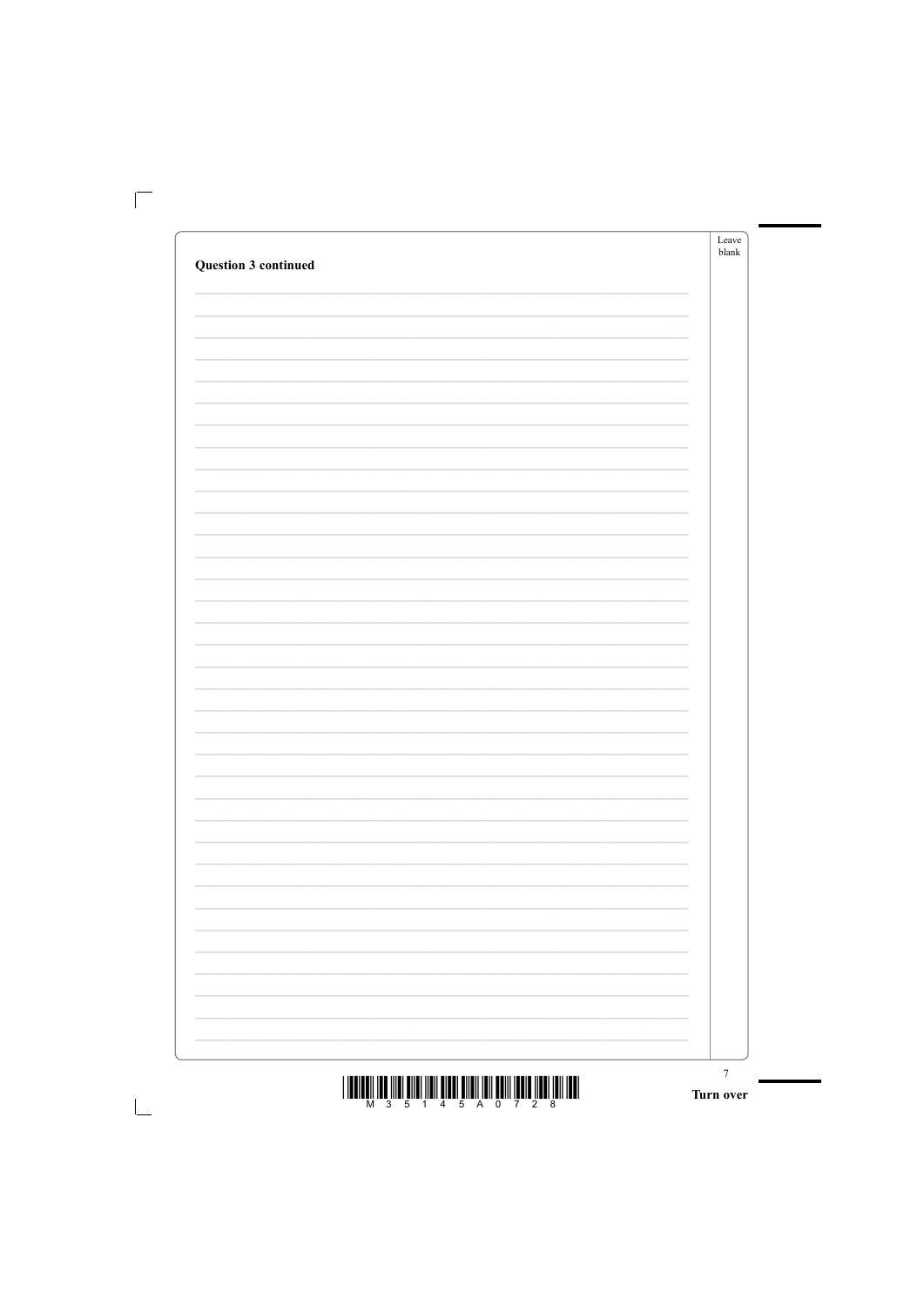|                             | Leave         |
|-----------------------------|---------------|
|                             | ${\sf blank}$ |
| <b>Question 3 continued</b> |               |
|                             |               |
|                             |               |
|                             |               |
|                             |               |
|                             |               |
|                             |               |
|                             |               |
|                             |               |
|                             |               |
|                             |               |
|                             |               |
|                             |               |
|                             |               |
|                             |               |
|                             |               |
|                             |               |
|                             |               |
|                             |               |
|                             |               |
|                             |               |
|                             |               |
|                             |               |
|                             |               |
|                             |               |
|                             |               |
|                             |               |
|                             |               |
|                             |               |
|                             |               |
|                             |               |
|                             |               |
|                             |               |
|                             |               |
|                             |               |
|                             |               |
|                             |               |
|                             |               |
|                             |               |
|                             |               |
|                             |               |
|                             |               |
|                             |               |
|                             |               |
|                             |               |
|                             |               |
|                             |               |
|                             |               |
|                             |               |
|                             |               |
|                             |               |
|                             |               |
|                             |               |
|                             |               |
|                             |               |
|                             |               |
|                             |               |
|                             |               |
|                             |               |
|                             |               |
|                             |               |
|                             |               |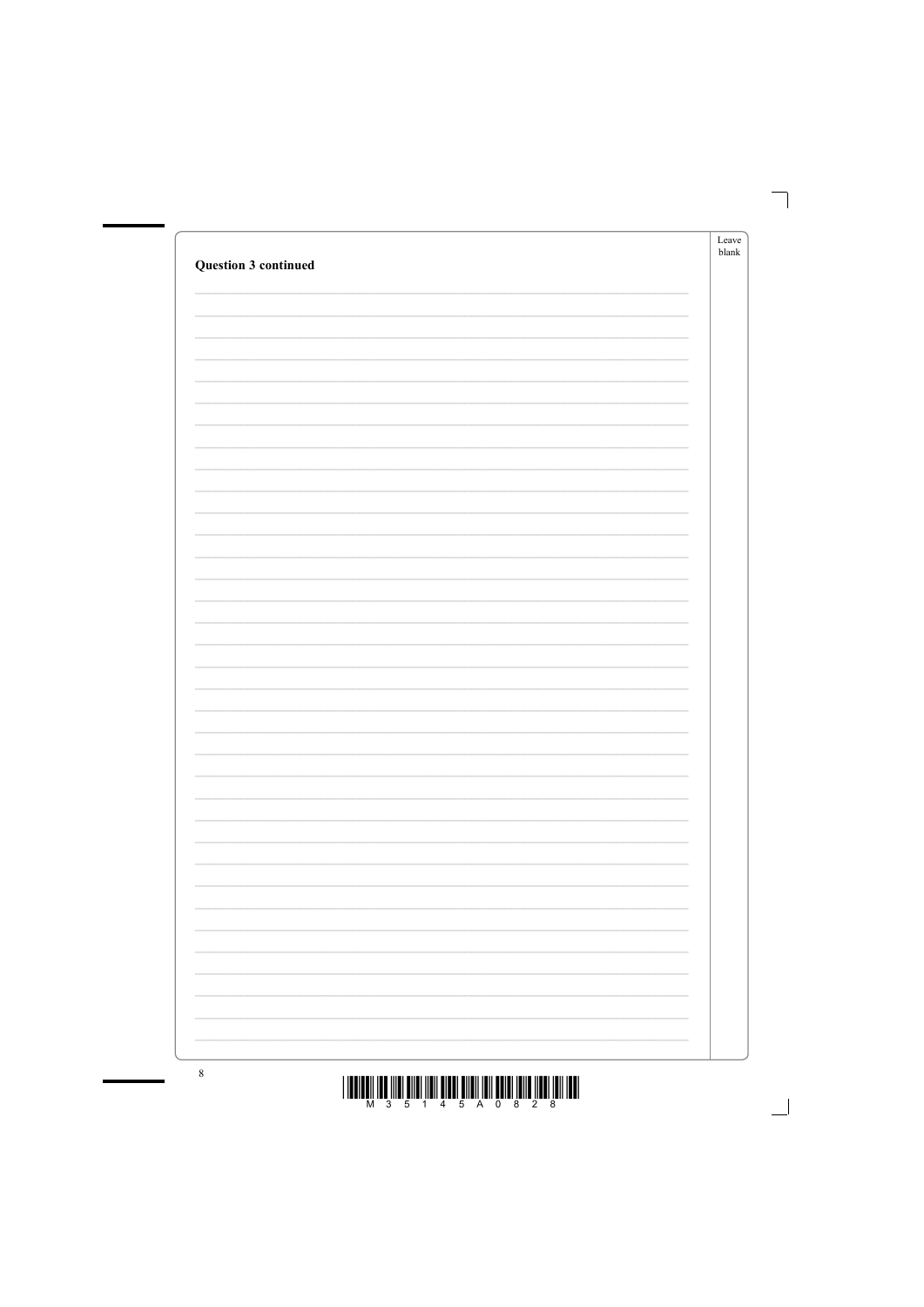| <b>Question 3 continued</b> |                 | Leave<br>blank |
|-----------------------------|-----------------|----------------|
|                             |                 |                |
|                             |                 |                |
|                             |                 |                |
|                             |                 |                |
|                             |                 |                |
|                             |                 |                |
|                             |                 |                |
|                             |                 |                |
|                             |                 |                |
|                             |                 |                |
|                             |                 |                |
|                             |                 |                |
|                             |                 |                |
|                             |                 |                |
|                             |                 |                |
|                             |                 |                |
|                             |                 |                |
|                             |                 |                |
|                             |                 |                |
|                             |                 |                |
|                             |                 |                |
|                             |                 |                |
|                             |                 |                |
|                             |                 |                |
|                             |                 |                |
|                             |                 | Q3             |
|                             | (Total 9 marks) |                |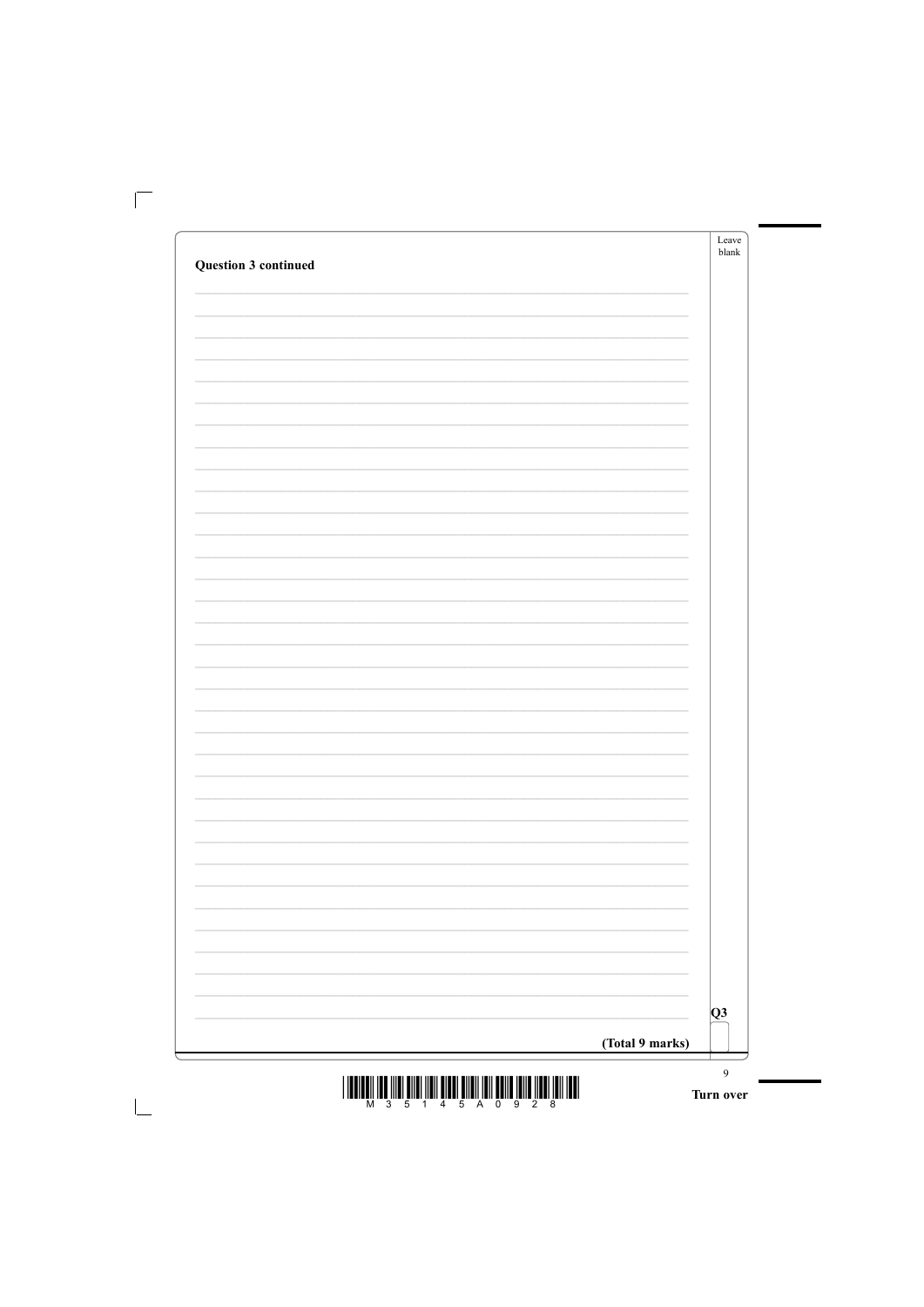

Leave blank

<u>||BEIBUN IBB (IIBI BIRBI İIBIN BIRBI) BIRIN BEIBI İIBIN BEINB İIBBI İBBI IBBI</u>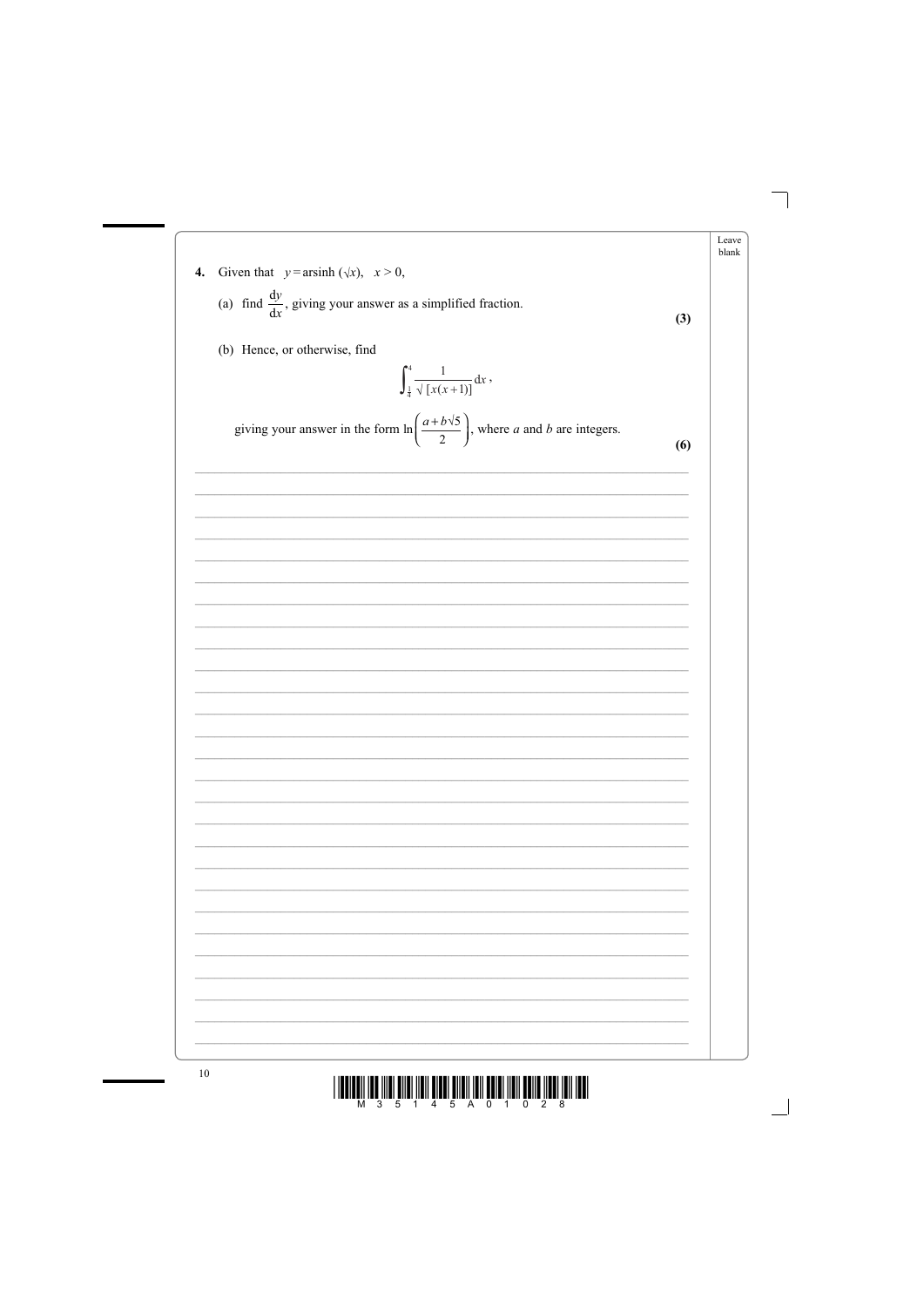| <b>Question 4 continued</b> |                 |
|-----------------------------|-----------------|
|                             |                 |
|                             |                 |
|                             |                 |
|                             |                 |
|                             |                 |
|                             |                 |
|                             |                 |
|                             |                 |
|                             |                 |
|                             |                 |
|                             |                 |
|                             |                 |
|                             |                 |
|                             |                 |
|                             |                 |
|                             |                 |
|                             |                 |
|                             |                 |
|                             |                 |
|                             |                 |
|                             |                 |
|                             |                 |
|                             |                 |
|                             |                 |
|                             | $ Q_4 $         |
|                             | (Total 9 marks) |

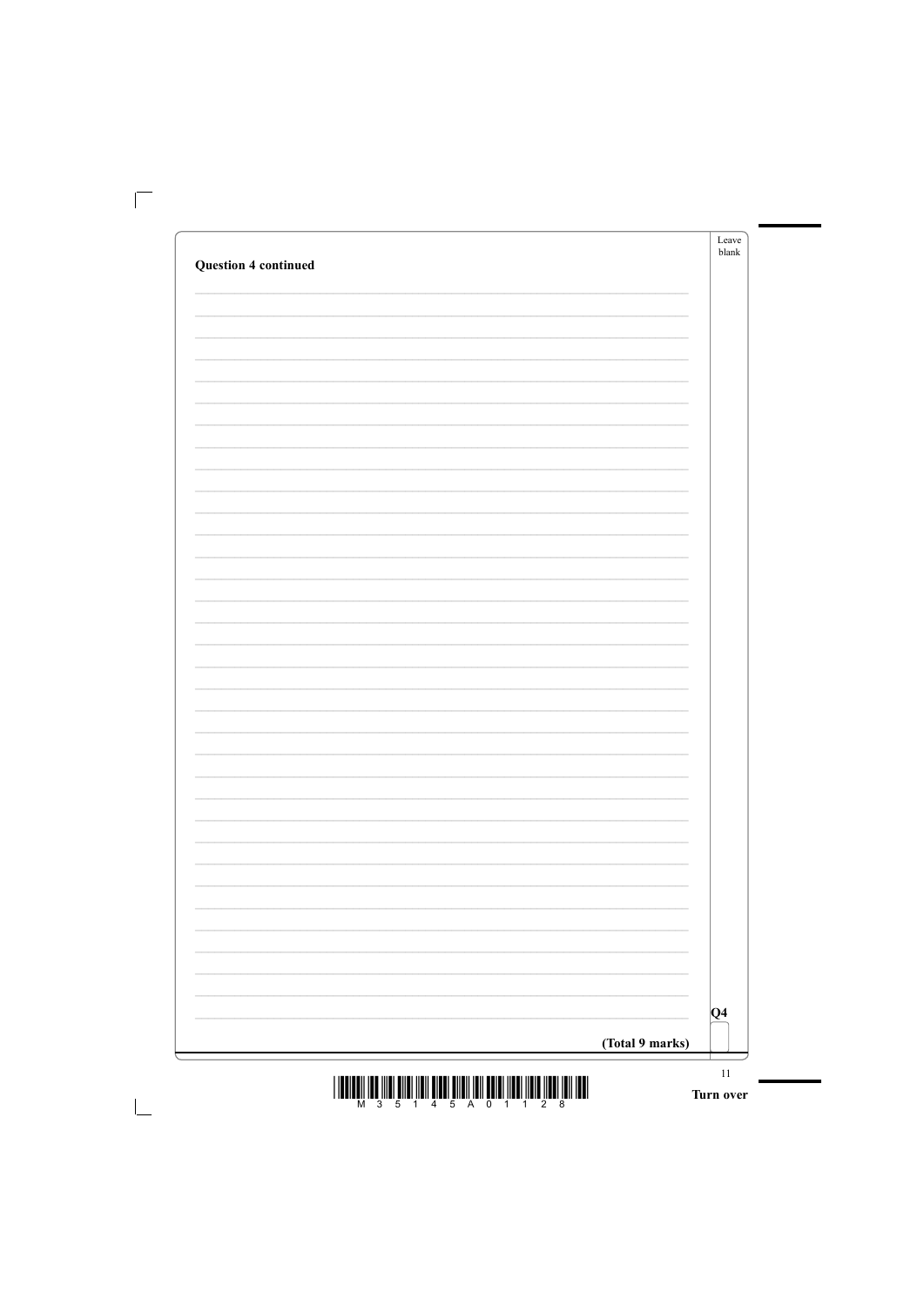5. 
$$
I_n = \int_0^5 \frac{x^n}{\sqrt{(25 - x^2)}} dx, \qquad n \ge 0
$$
  
\n(a) Find an expression for  $\int \frac{x}{\sqrt{(25 - x^2)}} dx, \quad 0 \le x \le 5$ .  
\n(b) Using your answer to part (a), or otherwise, show that  
\n
$$
I_n = \frac{25(n-1)}{n} I_{n-2} \qquad n \ge 2
$$
\n(c) Find  $I_4$  in the form  $k\pi$ , where k is a fraction.  
\n(4)

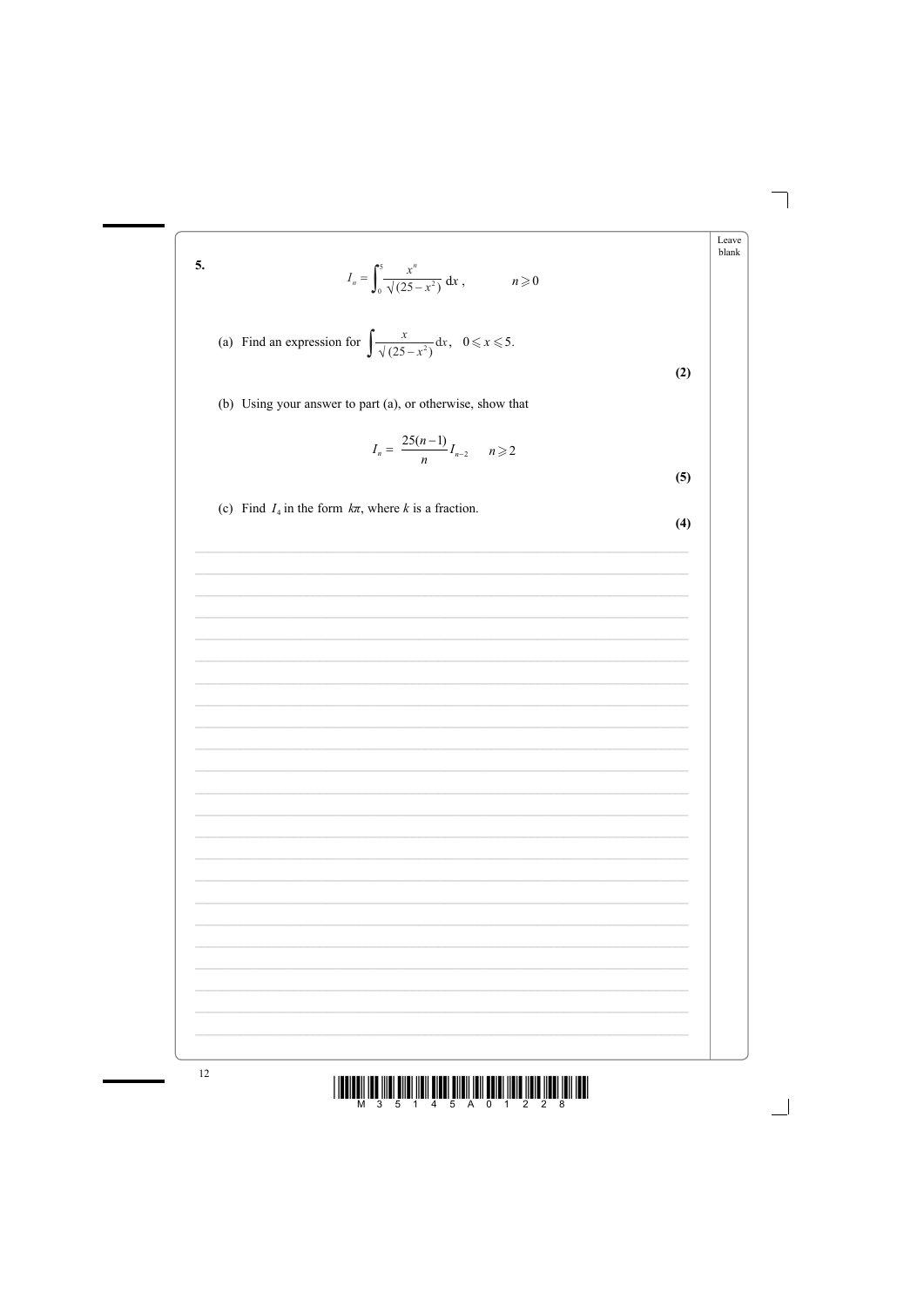| <b>Question 5 continued</b> | Leave<br>blank |
|-----------------------------|----------------|
|                             |                |
|                             |                |
|                             |                |
|                             |                |
|                             |                |
|                             |                |
|                             |                |
|                             |                |
|                             |                |
|                             |                |
|                             |                |
|                             |                |
|                             |                |
|                             |                |
|                             |                |
|                             |                |
|                             |                |
|                             |                |
|                             |                |
|                             |                |
|                             |                |
|                             |                |
|                             |                |
|                             |                |
|                             |                |
|                             |                |
|                             |                |
|                             |                |
|                             |                |
|                             |                |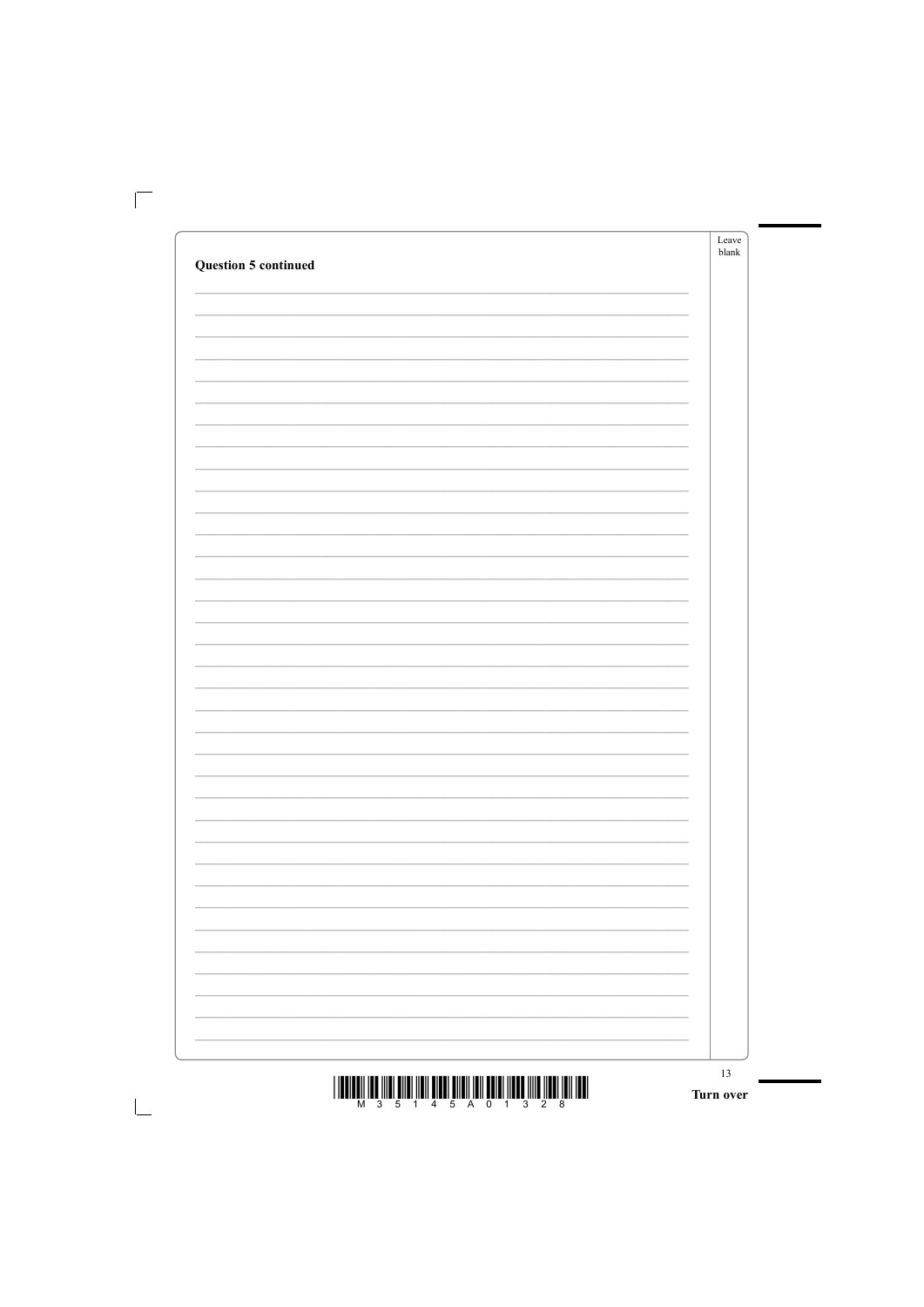| <b>Question 5 continued</b> | Leave<br>${\sf blank}$ |
|-----------------------------|------------------------|
|                             |                        |
|                             |                        |
|                             |                        |
|                             |                        |
|                             |                        |
|                             |                        |
|                             |                        |
|                             |                        |
|                             |                        |
|                             |                        |
|                             |                        |
|                             |                        |
|                             |                        |
|                             |                        |
|                             |                        |
|                             |                        |
|                             |                        |
|                             |                        |
|                             |                        |
|                             |                        |
|                             |                        |
|                             |                        |
|                             |                        |
|                             |                        |
|                             |                        |
|                             |                        |
|                             |                        |
|                             |                        |
|                             |                        |
| 1 <sub>A</sub>              |                        |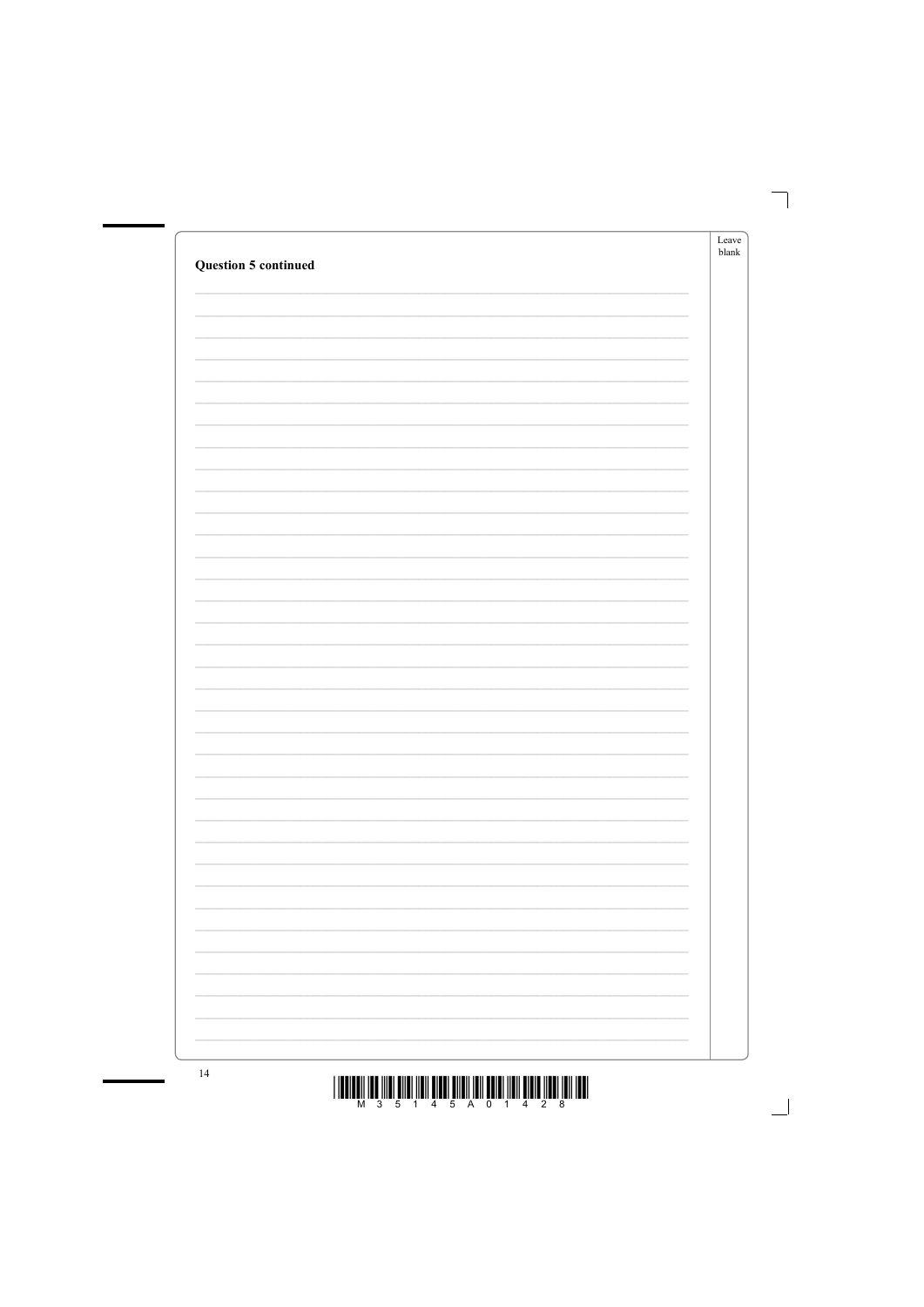| <b>Question 5 continued</b> | Leave<br>blank            |
|-----------------------------|---------------------------|
|                             |                           |
|                             |                           |
|                             |                           |
|                             |                           |
|                             |                           |
|                             |                           |
|                             |                           |
|                             |                           |
|                             |                           |
|                             |                           |
|                             |                           |
|                             |                           |
|                             |                           |
|                             |                           |
|                             |                           |
|                             |                           |
|                             |                           |
|                             |                           |
|                             | $\overline{\mathbf{Q}}$ 5 |
|                             | (Total 11 marks)          |
|                             | 15                        |



t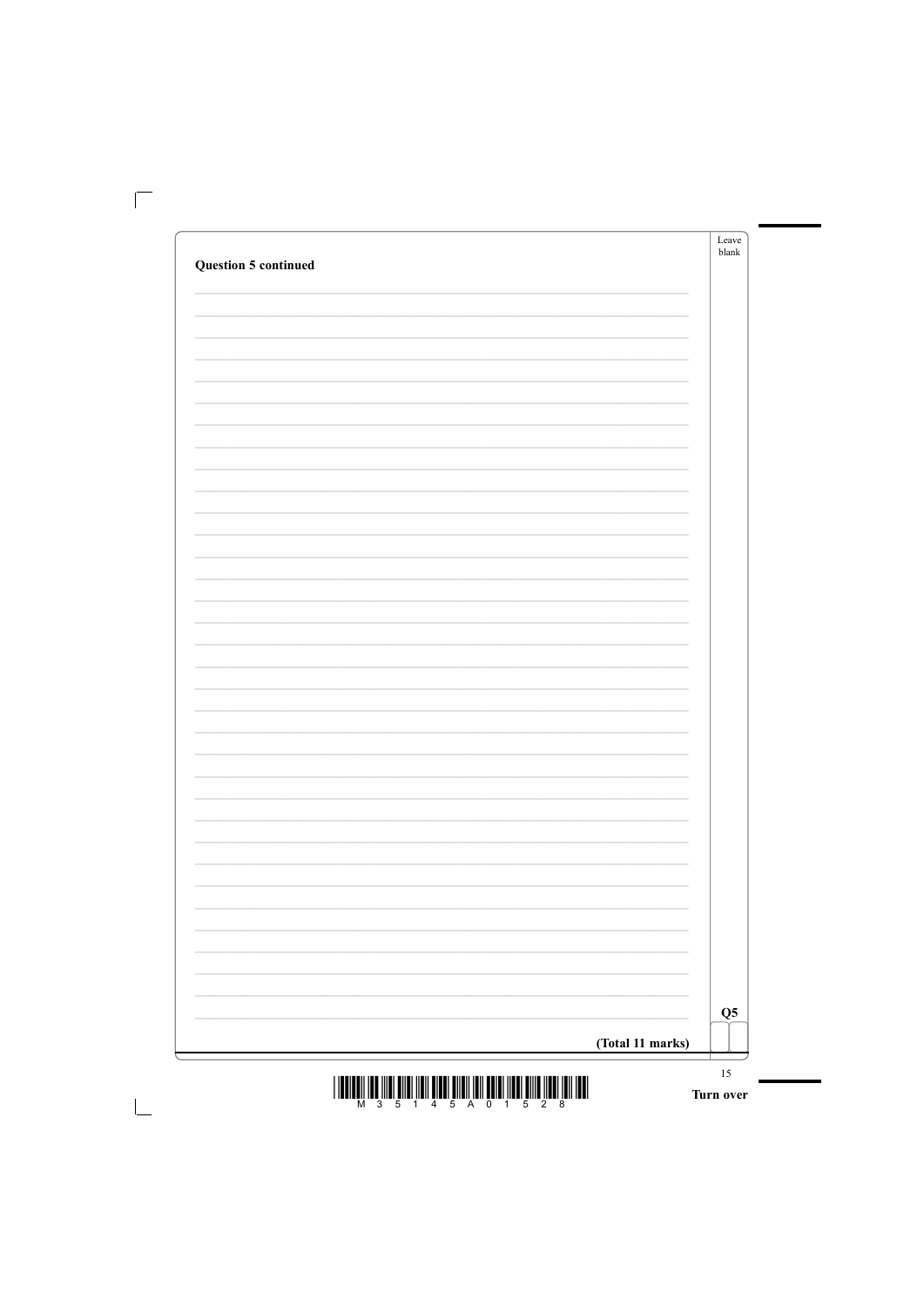Leave blank The hyperbola *H* has equation  $\frac{x^2}{a^2} - \frac{y^2}{b^2} = 1$ , where *a* and *b* are constants. 6. The line L has equation  $y = mx + c$ , where m and c are constants. (a) Given that  $L$  and  $H$  meet, show that the x-coordinates of the points of intersection are the roots of the equation  $(a^{2}m^{2}-b^{2})x^{2}+2a^{2}mcx+a^{2}(c^{2}+b^{2})=0$  $(2)$ Hence, given that  $L$  is a tangent to  $H$ ,  $a^2m^2 = b^2 + c^2$ (b) show that  $(2)$ The hyperbola H' has equation  $\frac{x^2}{25} - \frac{y^2}{16} = 1$ . (c) Find the equations of the tangents to  $H'$  which pass through the point (1, 4).  $(7)$ 

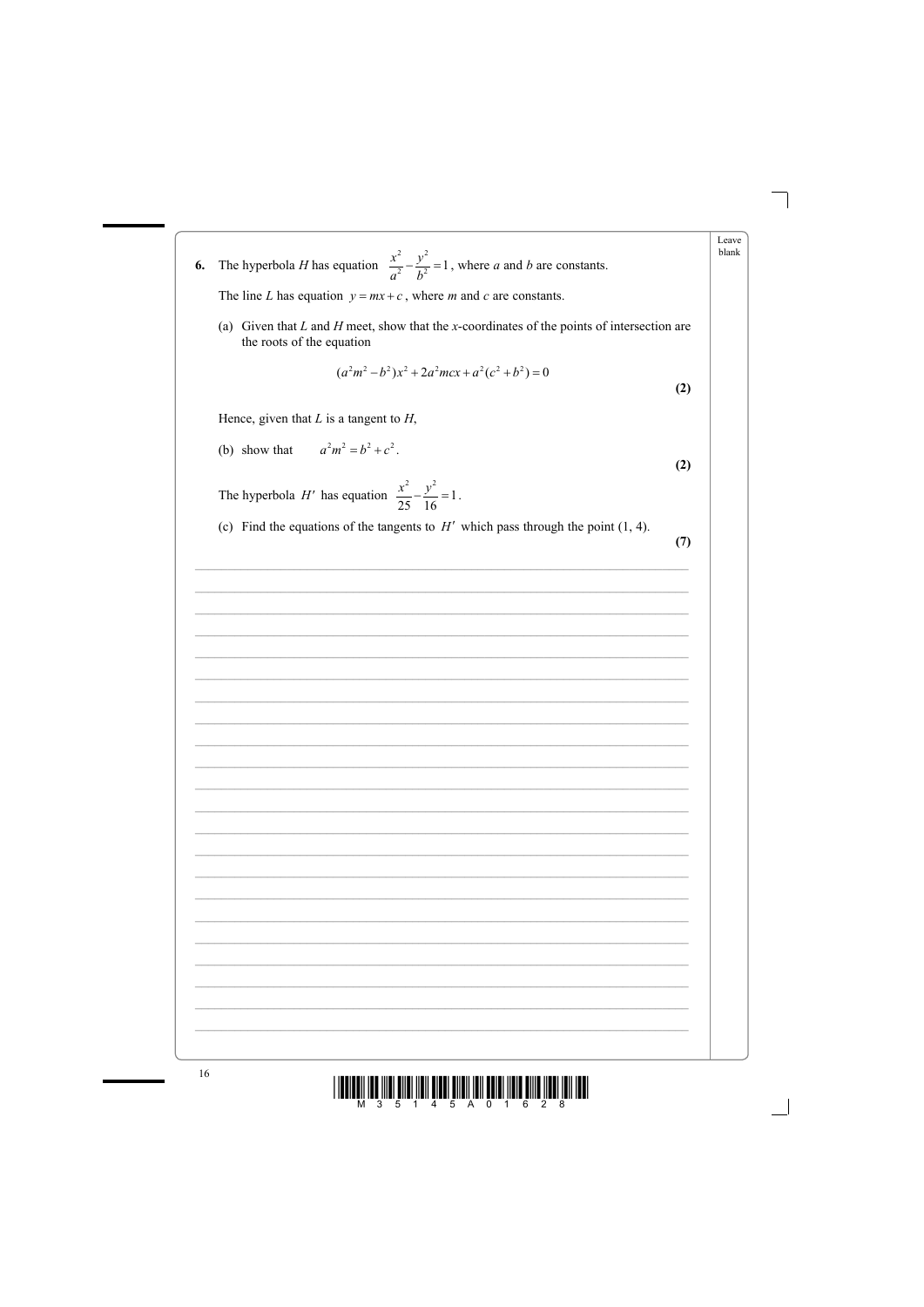|                      | 17<br>Turn over   |
|----------------------|-------------------|
|                      |                   |
|                      |                   |
|                      |                   |
|                      |                   |
|                      |                   |
|                      |                   |
|                      |                   |
|                      |                   |
|                      |                   |
|                      |                   |
|                      |                   |
|                      |                   |
|                      |                   |
|                      |                   |
|                      |                   |
|                      |                   |
|                      |                   |
|                      |                   |
|                      |                   |
|                      |                   |
|                      |                   |
| Question 6 continued |                   |
|                      | Leave<br>$b$ lank |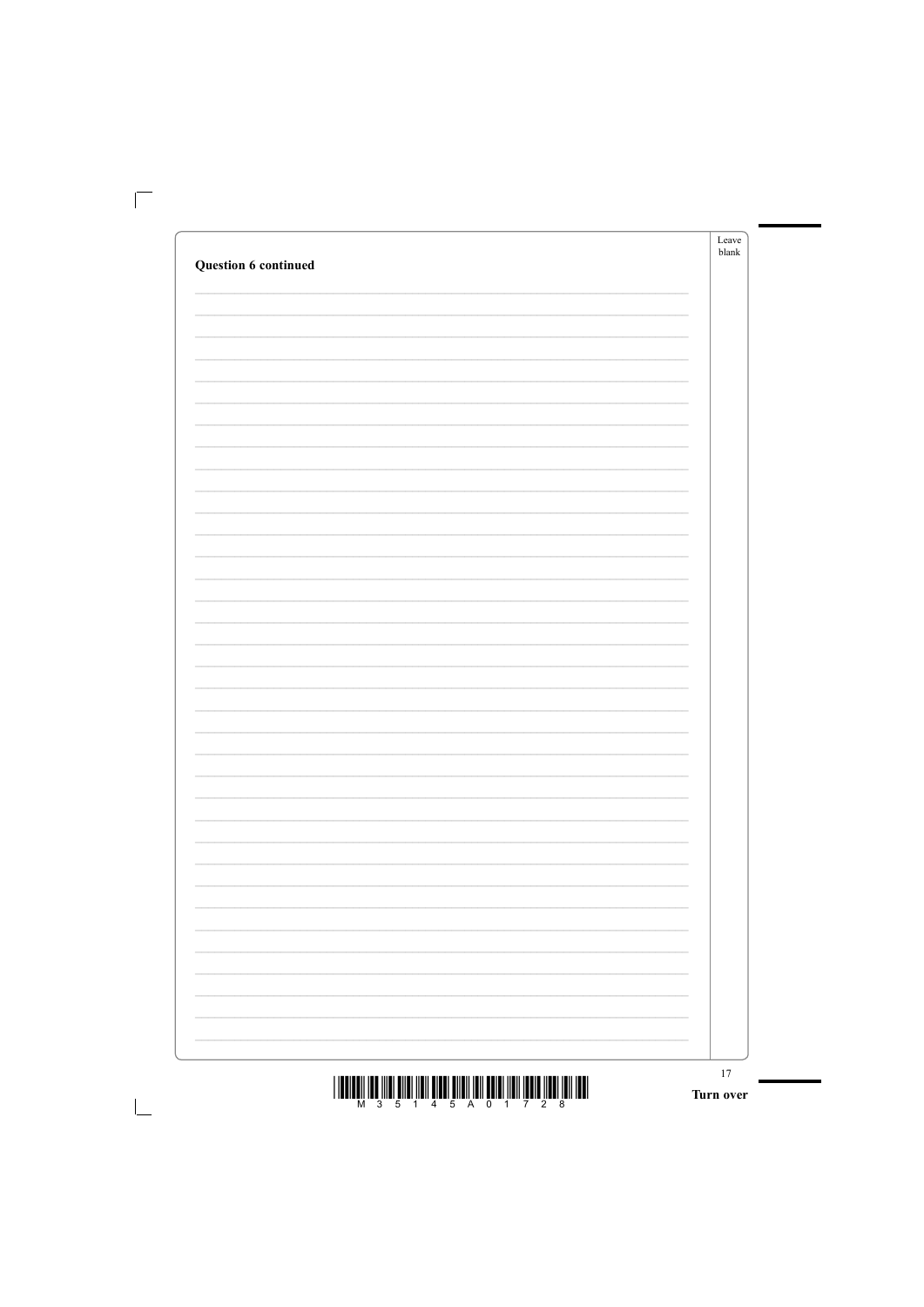|                             | Leave<br>${\sf blank}$ |
|-----------------------------|------------------------|
| <b>Question 6 continued</b> |                        |
|                             |                        |
|                             |                        |
|                             |                        |
|                             |                        |
|                             |                        |
|                             |                        |
|                             |                        |
|                             |                        |
|                             |                        |
|                             |                        |
|                             |                        |
|                             |                        |
|                             |                        |
|                             |                        |
|                             |                        |
|                             |                        |
|                             |                        |
|                             |                        |
|                             |                        |
|                             |                        |
|                             |                        |
|                             |                        |
|                             |                        |
|                             |                        |
|                             |                        |
|                             |                        |
|                             |                        |
|                             |                        |
|                             |                        |
|                             |                        |
|                             |                        |
|                             |                        |
|                             |                        |
|                             |                        |
| 18                          |                        |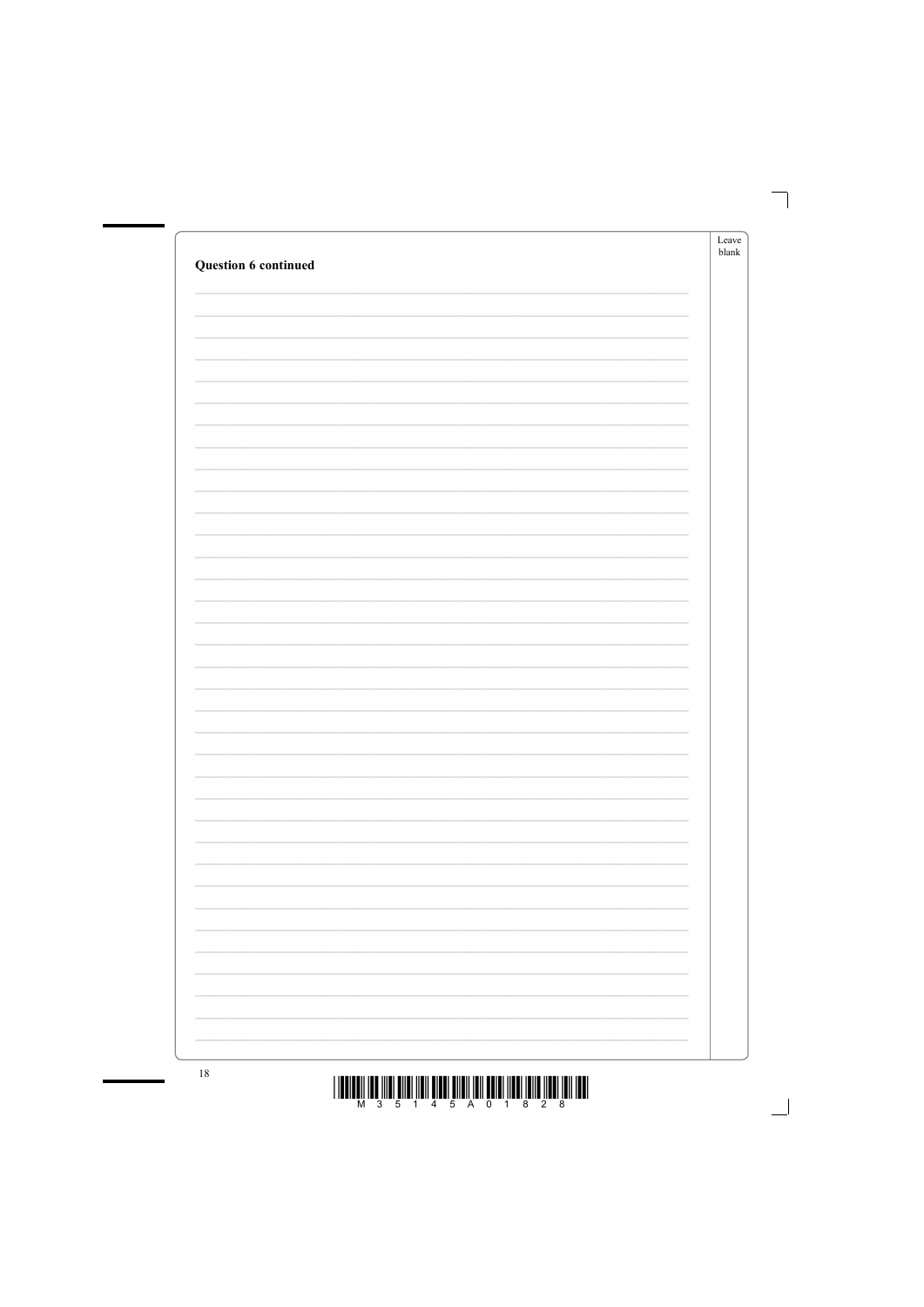| <b>Question 6 continued</b> | Leave<br>blank |  |
|-----------------------------|----------------|--|
|                             |                |  |
|                             |                |  |
|                             |                |  |
|                             |                |  |
|                             |                |  |
|                             |                |  |
|                             |                |  |
|                             |                |  |
|                             |                |  |
|                             |                |  |
|                             |                |  |
|                             |                |  |
|                             |                |  |
|                             |                |  |
|                             |                |  |
|                             |                |  |
|                             |                |  |
|                             |                |  |
|                             | Q <sub>6</sub> |  |
| (Total 11 marks)            |                |  |



t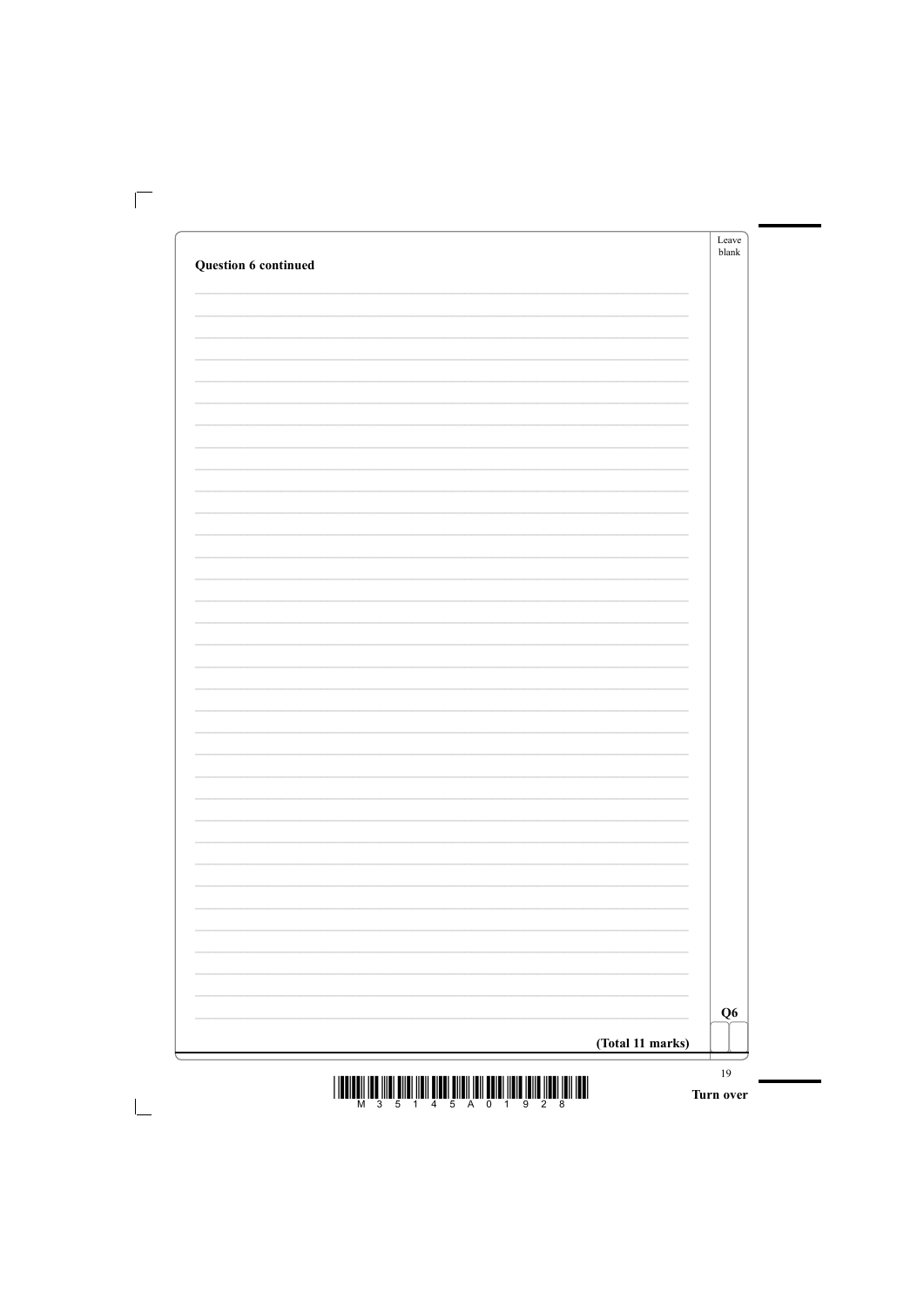Leave blank

7. The lines  $l_1$  and  $l_2$  have equations

$$
\mathbf{r} = \begin{pmatrix} 1 \\ -1 \\ 2 \end{pmatrix} + \lambda \begin{pmatrix} -1 \\ 3 \\ 4 \end{pmatrix} \text{ and } \mathbf{r} = \begin{pmatrix} \alpha \\ -4 \\ 0 \end{pmatrix} + \mu \begin{pmatrix} 0 \\ 3 \\ 2 \end{pmatrix}.
$$

If the lines  $l_1$  and  $l_2$  intersect, find

(a) the value of  $\alpha$ ,

(b) an equation for the plane containing the lines  $l_1$  and  $l_2$ , giving your answer in the form  $ax + by + cz + d = 0$ , where a, b, c and d are constants.

For other values of  $\alpha$ , the lines  $l_1$  and  $l_2$  do not intersect and are skew lines.

Given that  $\alpha = 2$ ,

(c) find the shortest distance between the lines  $l_1$  and  $l_2$ .

 $(3)$ 

 $(4)$ 

 $(4)$ 

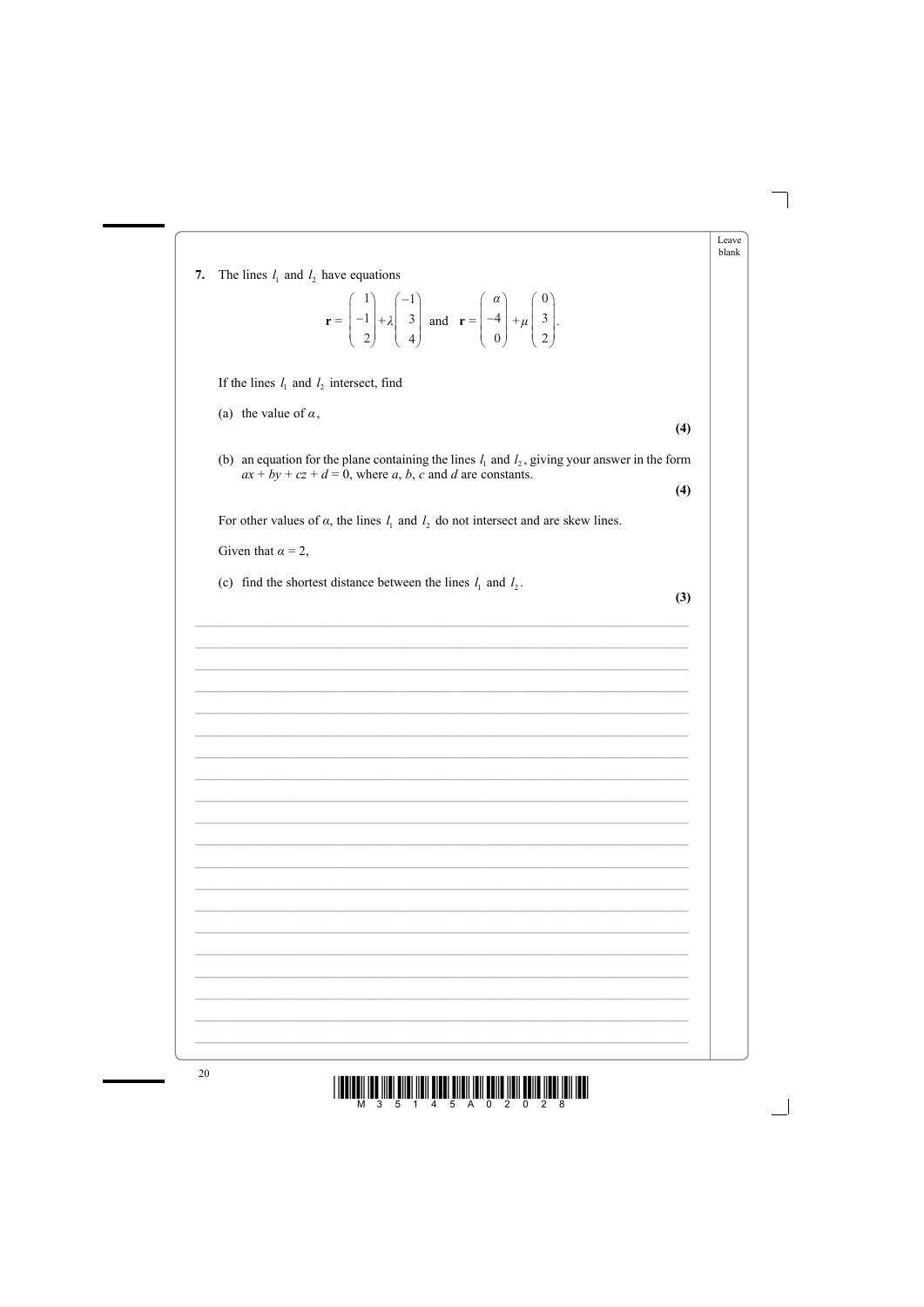|                                                                                   | Leave<br>blank |
|-----------------------------------------------------------------------------------|----------------|
| <b>Question 7 continued</b>                                                       |                |
|                                                                                   |                |
|                                                                                   |                |
|                                                                                   |                |
|                                                                                   |                |
|                                                                                   |                |
|                                                                                   |                |
|                                                                                   |                |
|                                                                                   |                |
|                                                                                   |                |
|                                                                                   |                |
|                                                                                   |                |
|                                                                                   |                |
|                                                                                   |                |
|                                                                                   |                |
|                                                                                   |                |
|                                                                                   |                |
|                                                                                   |                |
|                                                                                   |                |
|                                                                                   |                |
|                                                                                   |                |
|                                                                                   |                |
|                                                                                   |                |
|                                                                                   |                |
|                                                                                   |                |
|                                                                                   |                |
|                                                                                   |                |
|                                                                                   |                |
|                                                                                   |                |
|                                                                                   |                |
|                                                                                   |                |
| T THE TIME THE TITLE WITH TIME AND A TIME THAT THE TIME TIME TIME TIME THAT THE T | $21\,$         |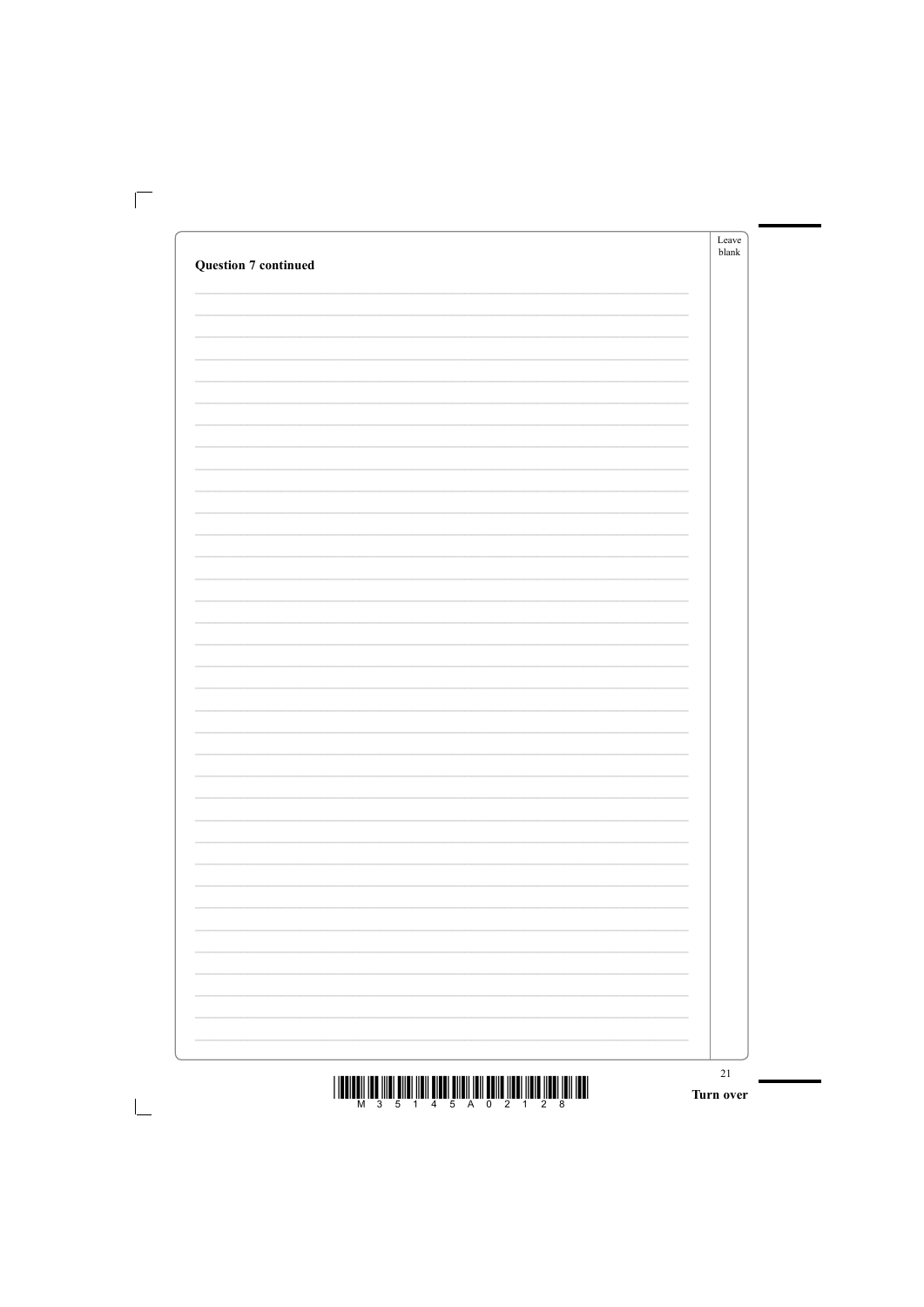| <b>Question 7 continued</b> | ${\rm Leave}$<br>$\ensuremath{\textrm{blank}}$ |
|-----------------------------|------------------------------------------------|
|                             |                                                |
|                             |                                                |
|                             |                                                |
|                             |                                                |
|                             |                                                |
|                             |                                                |
|                             |                                                |
|                             |                                                |
|                             |                                                |
|                             |                                                |
|                             |                                                |
|                             |                                                |
|                             |                                                |
|                             |                                                |
|                             |                                                |
|                             |                                                |
|                             |                                                |
|                             |                                                |
|                             |                                                |
|                             |                                                |
|                             |                                                |
|                             |                                                |
|                             |                                                |
|                             |                                                |
|                             |                                                |
|                             |                                                |
| $\sim$                      |                                                |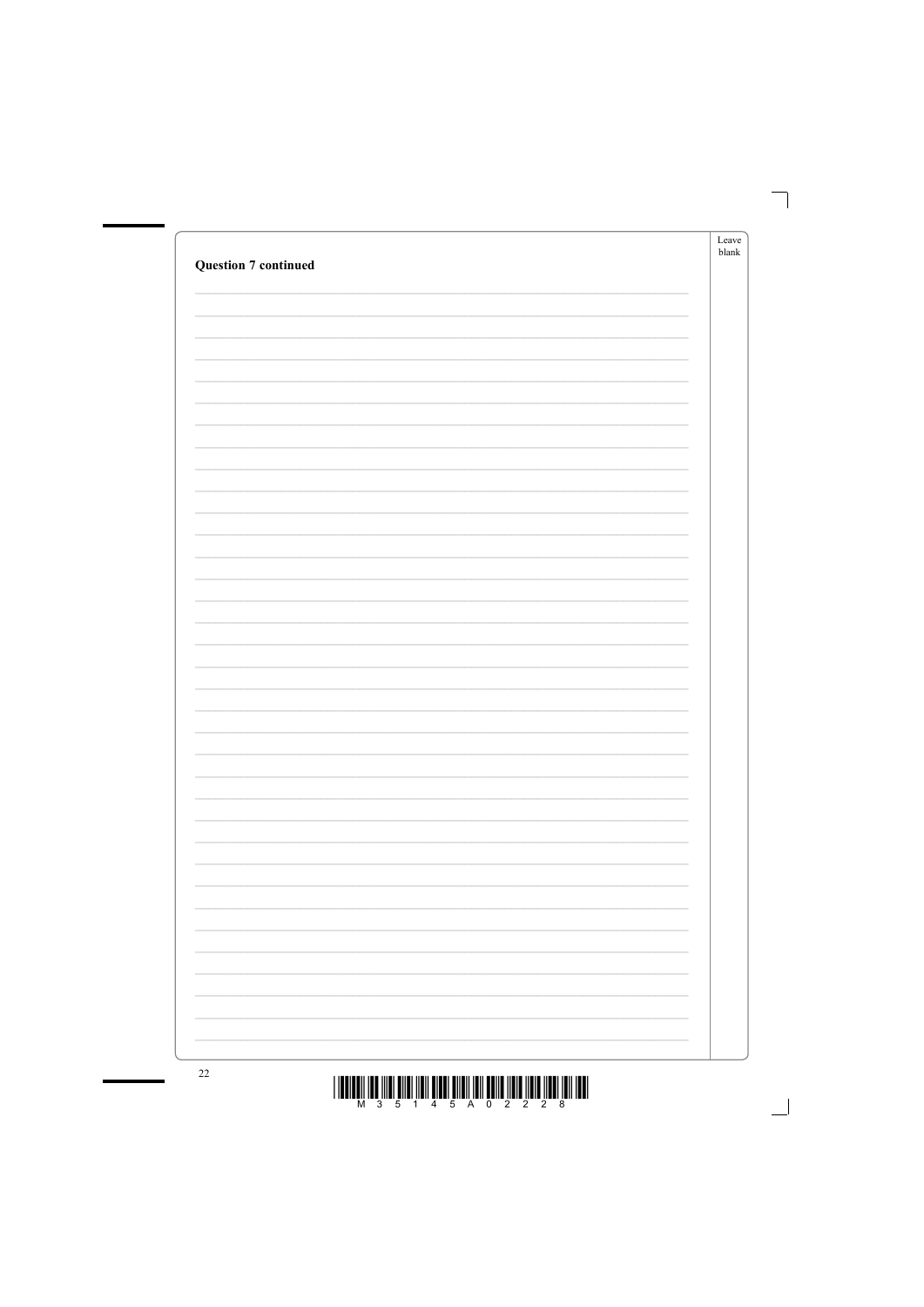|                  | blank |
|------------------|-------|
|                  |       |
|                  |       |
|                  |       |
|                  |       |
|                  |       |
|                  |       |
|                  |       |
|                  |       |
|                  |       |
|                  |       |
|                  |       |
|                  |       |
|                  |       |
|                  |       |
|                  |       |
|                  |       |
|                  |       |
|                  | Q7    |
| (Total 11 marks) |       |



t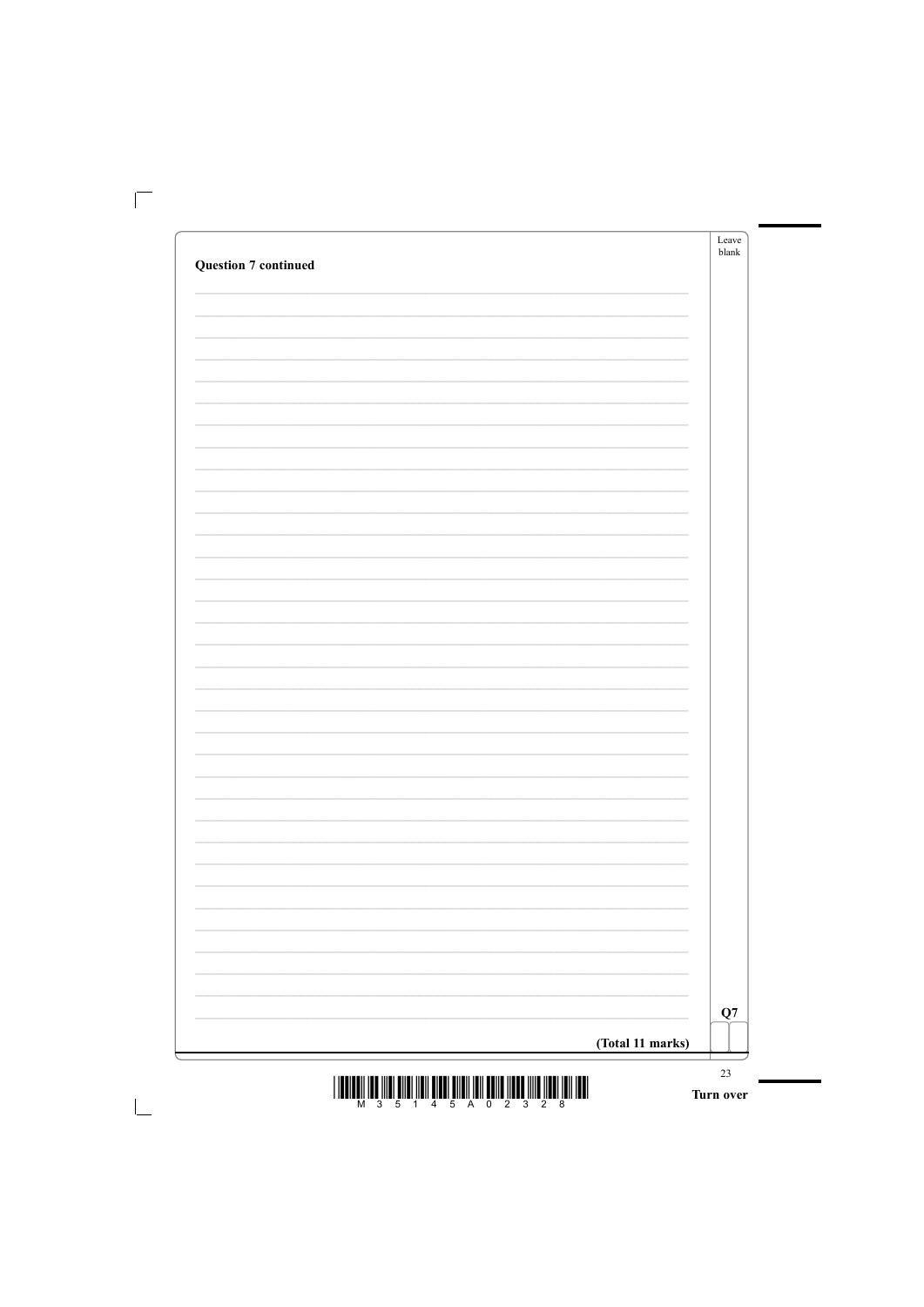Leave blank

A curve, which is part of an ellipse, has parametric equations 8.

$$
x = 3\cos\theta
$$
,  $y = 5\sin\theta$ ,  $0 \le \theta \le \frac{\pi}{2}$ .

The curve is rotated through  $2\pi$  radians about the *x*-axis.

(a) Show that the area of the surface generated is given by the integral

$$
k\pi \int_0^{\alpha} \sqrt{(16c^2 + 9)} \, dc
$$
, where  $c = \cos \theta$ ,

and where  $k$  and  $\alpha$  are constants to be found.

 $(6)$ 

(b) Using the substitution  $c = \frac{3}{4} \sinh u$ , or otherwise, evaluate the integral, showing all of your working and giving the final answer to 3 significant figures.

 $(5)$ 

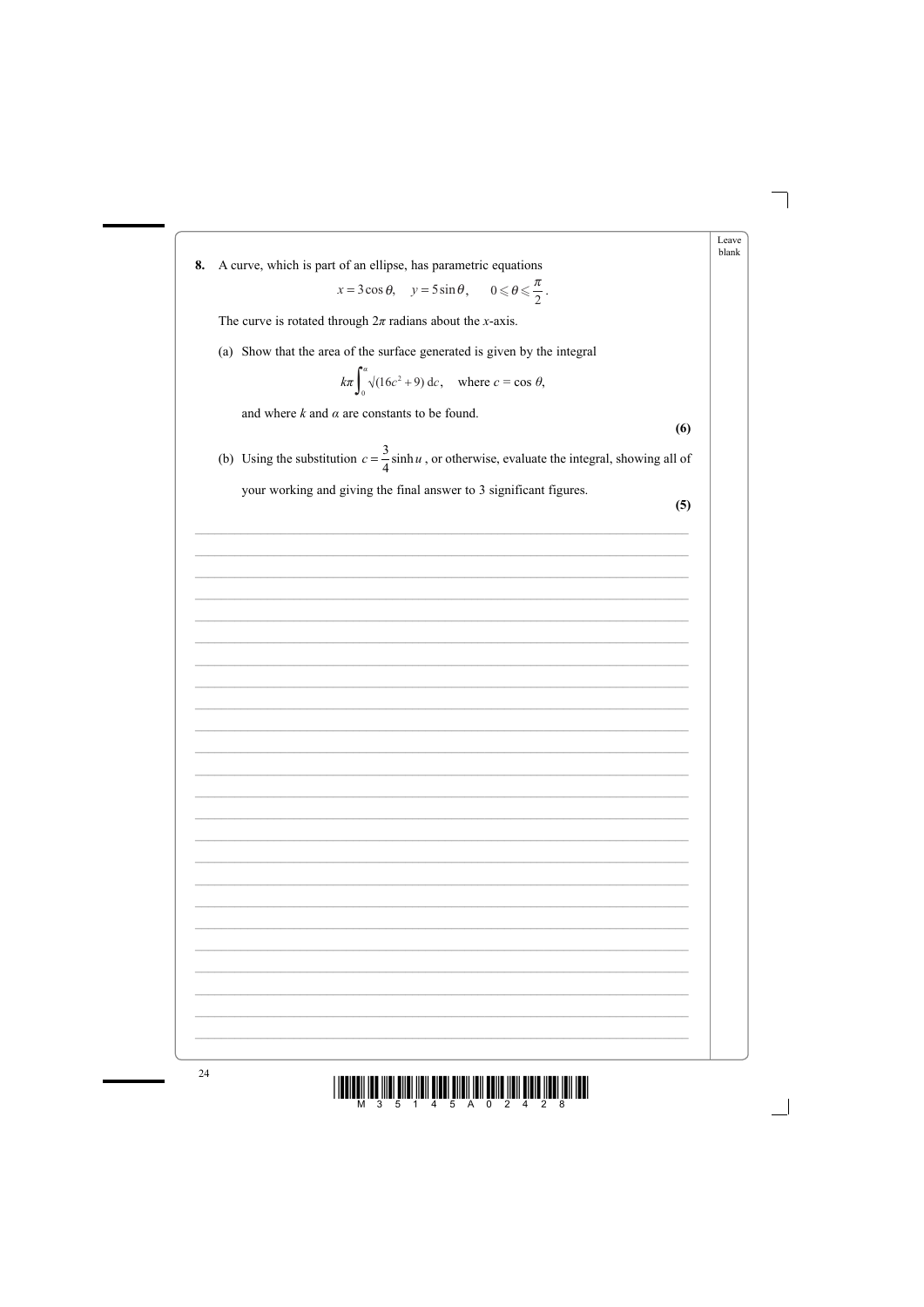|                                                                                     | Leave<br>${\sf blank}$ |
|-------------------------------------------------------------------------------------|------------------------|
| <b>Question 8 continued</b>                                                         |                        |
|                                                                                     |                        |
|                                                                                     |                        |
|                                                                                     |                        |
|                                                                                     |                        |
|                                                                                     |                        |
|                                                                                     |                        |
|                                                                                     |                        |
|                                                                                     |                        |
|                                                                                     |                        |
|                                                                                     |                        |
|                                                                                     |                        |
|                                                                                     |                        |
|                                                                                     |                        |
|                                                                                     |                        |
|                                                                                     |                        |
|                                                                                     |                        |
|                                                                                     |                        |
|                                                                                     |                        |
|                                                                                     |                        |
|                                                                                     |                        |
|                                                                                     |                        |
|                                                                                     |                        |
|                                                                                     |                        |
|                                                                                     |                        |
|                                                                                     |                        |
|                                                                                     |                        |
|                                                                                     |                        |
|                                                                                     |                        |
|                                                                                     |                        |
|                                                                                     |                        |
| I INNIMALI INN IIINI MIINI IINII MINNI MIINII INII MUITU IINNI HIIN IINII INII IMII | $25\,$                 |

 $\frac{1}{2}\left\|\left\|\left[\prod_{i=1}^m\prod_{j=1}^m\prod_{j=1}^m\prod_{j=1}^m\prod_{j=1}^m\prod_{j=1}^m\prod_{j=1}^m\prod_{j=1}^m\prod_{j=1}^m\prod_{j=1}^m\prod_{j=1}^m\prod_{j=1}^m\prod_{j=1}^m\prod_{j=1}^m\prod_{j=1}^m\prod_{j=1}^m\prod_{j=1}^m\prod_{j=1}^m\prod_{j=1}^m\prod_{j=1}^m\prod_{j=1}^m\prod_{j=1}^m\prod_{j=1}^$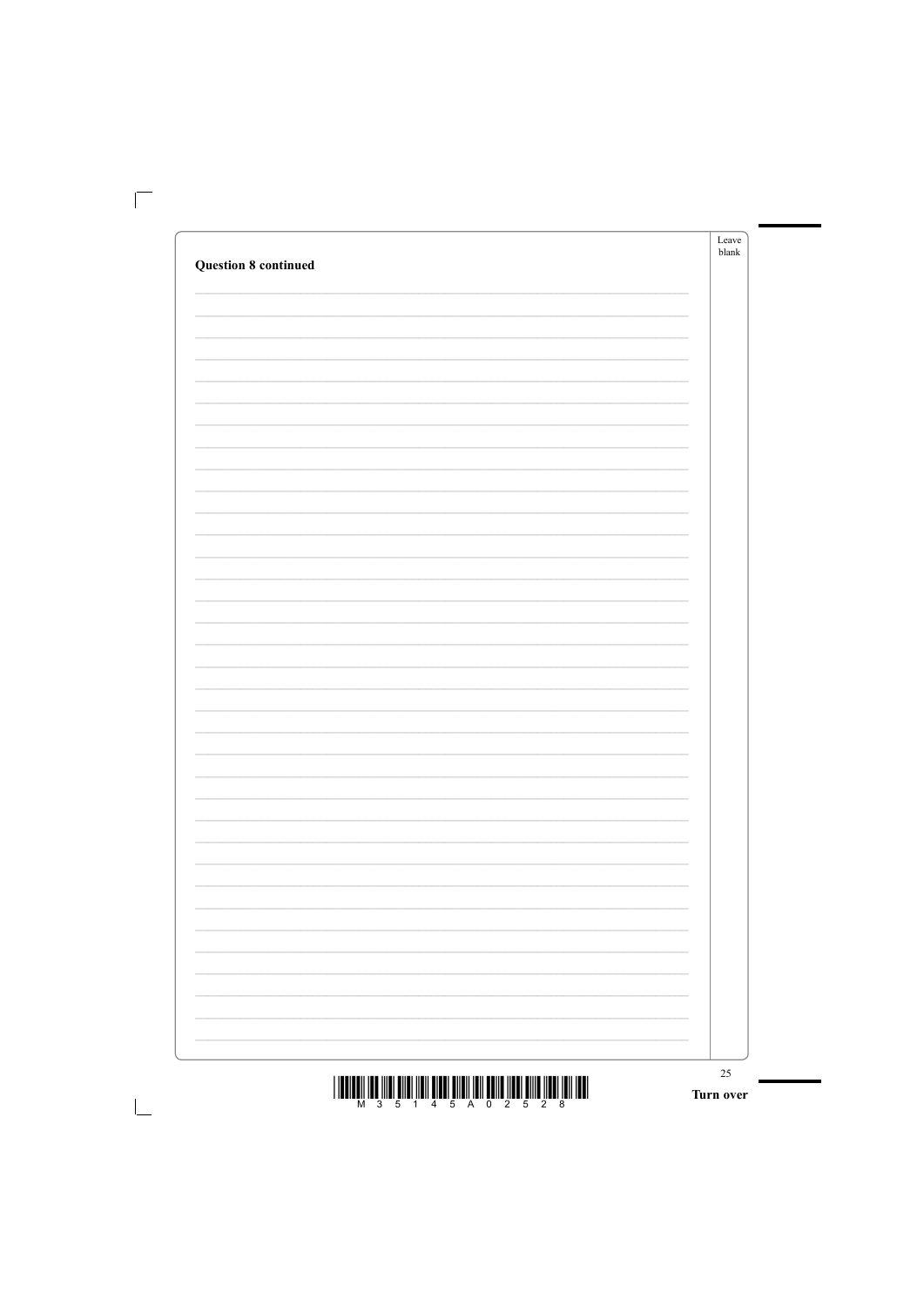|                             | Leave<br>${\sf blank}$ |
|-----------------------------|------------------------|
| <b>Question 8 continued</b> |                        |
|                             |                        |
|                             |                        |
|                             |                        |
|                             |                        |
|                             |                        |
|                             |                        |
|                             |                        |
|                             |                        |
|                             |                        |
|                             |                        |
|                             |                        |
|                             |                        |
|                             |                        |
|                             |                        |
|                             |                        |
|                             |                        |
|                             |                        |
|                             |                        |
|                             |                        |
|                             |                        |
|                             |                        |
|                             |                        |
|                             |                        |
|                             |                        |
|                             |                        |
|                             |                        |
|                             |                        |
| $\overline{C}$              |                        |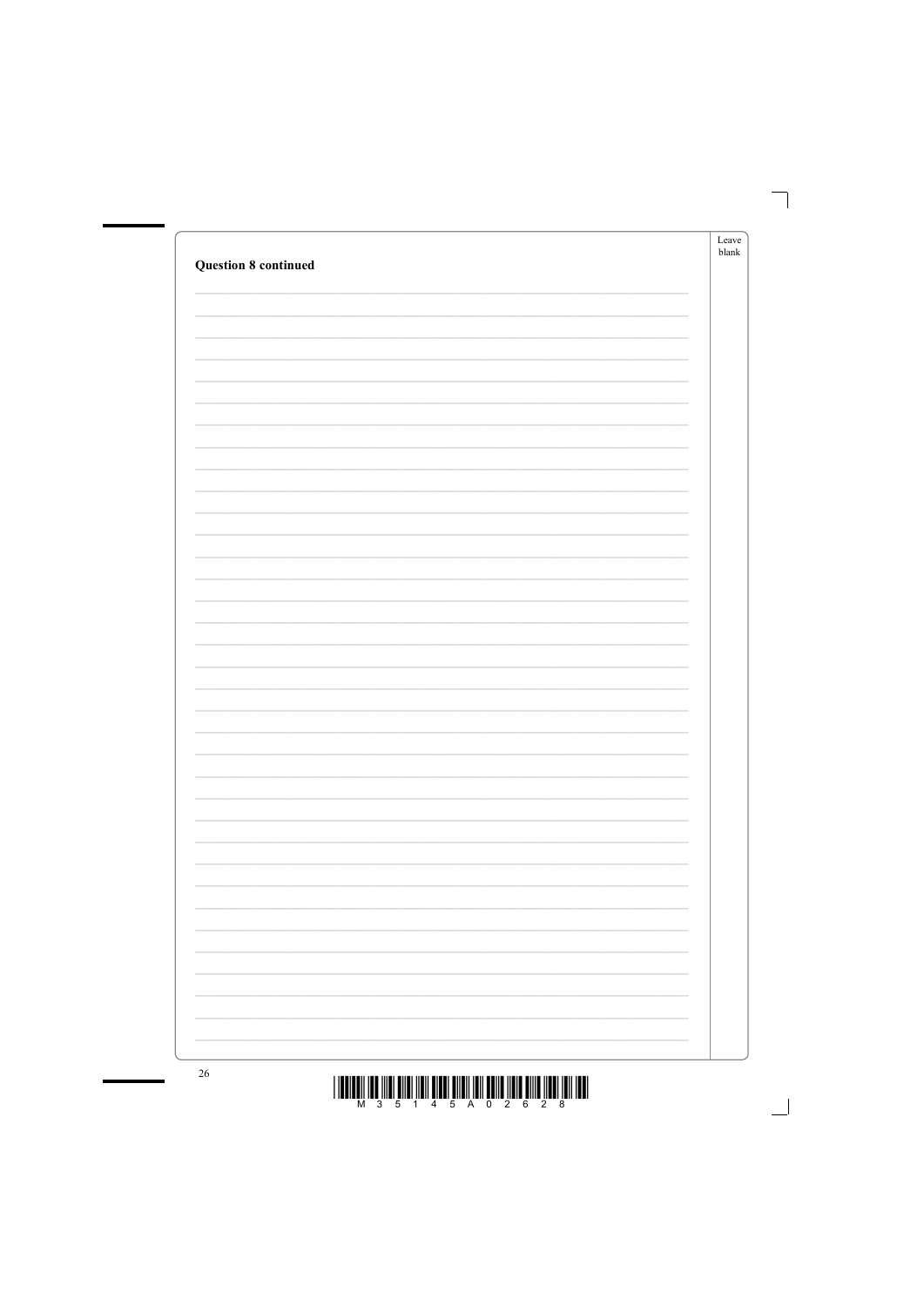|                                                                                                 | ${\it Leave}$<br>${\sf blank}$ |
|-------------------------------------------------------------------------------------------------|--------------------------------|
| <b>Question 8 continued</b>                                                                     |                                |
|                                                                                                 |                                |
|                                                                                                 |                                |
|                                                                                                 |                                |
|                                                                                                 |                                |
|                                                                                                 |                                |
|                                                                                                 |                                |
|                                                                                                 |                                |
|                                                                                                 |                                |
|                                                                                                 |                                |
|                                                                                                 |                                |
|                                                                                                 |                                |
|                                                                                                 |                                |
|                                                                                                 |                                |
|                                                                                                 |                                |
|                                                                                                 |                                |
|                                                                                                 |                                |
|                                                                                                 |                                |
|                                                                                                 |                                |
|                                                                                                 |                                |
|                                                                                                 |                                |
|                                                                                                 |                                |
|                                                                                                 |                                |
|                                                                                                 |                                |
|                                                                                                 |                                |
|                                                                                                 |                                |
|                                                                                                 |                                |
|                                                                                                 |                                |
|                                                                                                 |                                |
|                                                                                                 |                                |
|                                                                                                 |                                |
|                                                                                                 |                                |
| <u>ו ושמן זומן וממון מוממן זומן מווסט וומן וומוזמ וממון ומוז ומוזמ ומוז מסון וממן ווממון וו</u> | $27\,$                         |